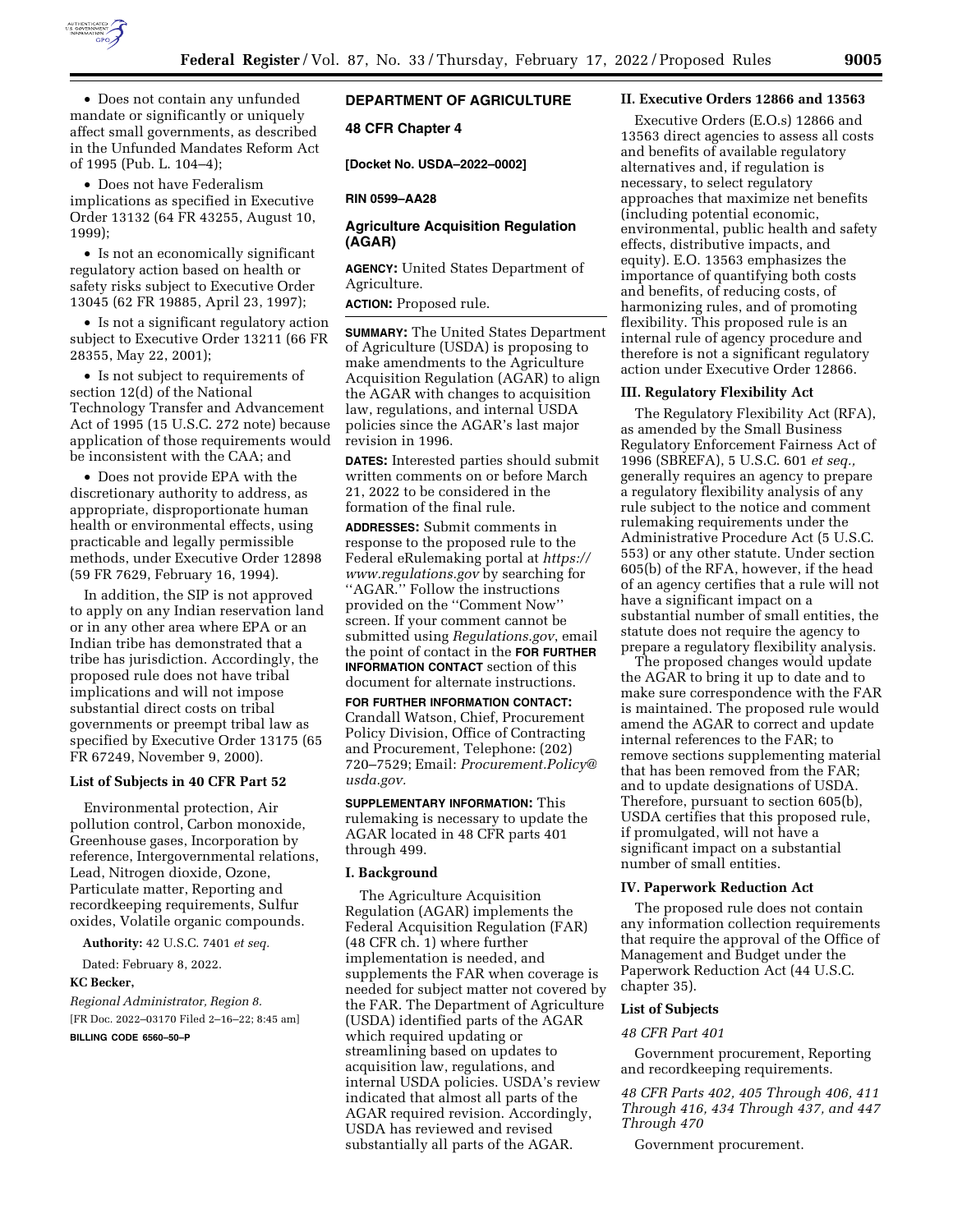#### *48 CFR Part 403*

Antitrust, Conflict of interest, Government procurement.

#### *48 CFR Part 404*

Classified information, Government procurement.

*48 CFR Part 408* 

Government procurement, Printing.

#### *48 CFR Part 419*

Government procurement, Small businesses.

#### *48 CFR Part 422*

Equal employment opportunity, Government procurement, Individuals with disabilities, Labor.

#### *48 CFR Part 423*

Air pollution control, Government procurement, Occupational safety and health, Water pollution control.

#### *48 CFR Part 425*

Foreign currencies, Foreign trade, Government procurement.

#### *48 CFR Part 428*

Government procurement, Insurance, Surety bonds.

#### *48 CFR Parts 430 Through 432*

Accounting, Government procurement.

#### *48 CFR Part 433*

Administrative practice and procedure, Government procurement.

#### *48 CFR Part 445*

Government procurement, Government property.

■ For the reasons set out in the preamble, and under the authority of 5 U.S.C. 301 and 40 U.S.C. 486(c), USDA proposes to revise 48 CFR chapter 4 to read as follows.

## **CHAPTER 4—DEPARTMENT OF AGRICULTURE**

## **SUBCHAPTER A—GENERAL**

- PART 400—[RESERVED]
- PART 401—AGRICULTURE ACQUISITION REGULATION SYSTEM
- PART 402—DEFINITIONS OF WORDS AND **TERMS**
- PART 403—IMPROPER BUSINESS PRACTICES AND PERSONAL CONFLICTS
- PART 404—ADMINISTRATIVE AND INFORMATION MATTERS

#### **SUBCHAPTER B—ACQUISITION PLANNING**

- PART 405—PUBLICIZING CONTRACT ACTIONS PART 406—COMPETITION REQUIREMENTS
- PART 407—[RESERVED]
- PART 408—REQUIRED SOURCES OF
- SUPPLIES AND SERVICES

PARTS 409 and 410—[RESERVED] PART 411—DESCRIBING AGENCY NEEDS PART 412—ACQUISITION OF COMMERICAL ITEMS

## **SUBCHAPTER C—CONTRACTING METHODS AND CONTRACT TYPES**

PART 413—SIMPLIFIED ACQUISITION PROCEDURES PART 414—SEALED BIDDING PART 415—CONTRACTING BY **NEGOTIATION** PART 416—TYPES OF CONTRACTS PARTS 417 AND 418—[RESERVED]

## **SUBCHAPTER D—SOCIOECONOMIC PROGRAMS**

PART 419—SMALL BUSINESS PROGRAMS PARTS 420 AND 421—[RESERVED] PART 422—APPLICATION OF LABOR LAWS TO GOVERNMENT ACQUISITIONS PART 423—ENVIRONMENT, ENERGY AND WATER EFFICIENCY, RENEWABLE ENERGY TECHNOLOGIES, OCCUPATIONAL SAFETY, AND DRUG-FREE WORKPLACE PART 424—[RESERVED] PART 425—FOREIGN ACQUISITION PART 426—[RESERVED]

## **SUBCHAPTER E—GENERAL CONTRACTING REQUIREMENTS**

- PART 427—[RESERVED] PART 428—BONDS AND INSURANCE PART 429—[RESERVED] PART 430—COST ACCOUNTING STANDARDS ADMINISTRATION PART 431—CONTRACT COST PRINCIPLES AND PROCEDURES
- PART 432—CONTRACT FINANCING
- PART 433—PROTESTS, DISPUTES AND APPEALS

#### **SUBCHAPTER F—SPECIAL CATEGORIES OF CONTRACTING**

PART 434—MAJOR SYSTEM ACQUISITION PART 435—[RESERVED] PART 436—CONSTRUCTION AND ARCHITECT-ENGINEER CONTRACTS PART 437—SERVICE CONTRACTING PARTS 438 THROUGH 441—[RESERVED] **SUBCHAPTER G—CONTRACT MANAGEMENT**  PARTS 442 THROUGH 444—[RESERVED]

PART 445—GOVERNMENT PROPERTY PARTS 446 THROUGH 448—[RESERVED] PART 449—TERMINATION OF

- CONTRACTS PART 450—EXTRAORDINARY CONTRACTUAL ACTIONS AND THE
- SAFETY ACT PART 451—[RESERVED]

## **SUBCHAPTER H—CLAUSES AND FORMS**

PART 452—SOLICITATION PROVISIONS AND CONTRACT CLAUSES PARTS 453 THROUGH 469—[RESERVED]

## **SUBCHAPTER I—FOOD ASSISTANCE PROGRAMS**

PART 470—COMMODITY ACQUISITIONS PARTS 471 THROUGH 499—[RESERVED]

## **SUBCHAPTER A—GENERAL**

#### **PART 400—[RESERVED]**

## **PART 401—AGRICULTURE ACQUISITION REGULATION SYSTEM**

#### **Subpart 401.1—Purpose, Authority, Issuance**

- Sec.<br>401.101 Purpose.
- 401.103 Authority.
- 401.104 Applicability.
- 401.105 Issuance.
- 401.105–1 Publication and code arrangement.
- 401.105–2 Arrangement of regulations.
- 401.105–3 Copies.
- 
- 401.170 Electronic access to regulatory information.

## **Subpart 401.2—Administration**

- 401.201 Maintenance of the FAR.
- 401.201–1 The two councils.

## **Subpart 401.3—Agency Acquisition Regulations**

- 401.301 Policy.
- 401.304 Agency control and compliance procedures.
- 
- 401.370 Exclusions. USDA Contracting Desk Book.
- 401.372 Departmental directives.

#### **Subpart 401.4—Deviations From the FAR and AGAR**

- 401.402 Policy.
- 401.403 Individual deviations.
- 401.404 Class deviations.

#### **Subpart 401.6—Career Development, Contracting Authority, and Responsibilities**

- 401.601 General.
	- 401.602 Contracting officers.
	- 401.602–3 Ratification of unauthorized commitments.
	- 401.603 Selection, appointment, and termination of appointment for contracting officers.
	- 401.603–1 General.

**Authority:** 5 U.S.C. 301 and 40 U.S.C. 486(c).

## **Subpart 401.1—Purpose, Authority, Issuance**

## **401.101 Purpose.**

The United States Department of Agriculture's (USDA's) Acquisition Regulation (AGAR) provides for the codification and publication of uniform policies and procedures for acquisitions by contracting activities within USDA. The purpose of the AGAR is to implement the Federal Acquisition Regulation (FAR), where further implementation is needed, and to supplement the FAR when coverage is needed for subject matter not covered in the FAR. The AGAR is not by itself a complete document, as it must be used in conjunction with the FAR.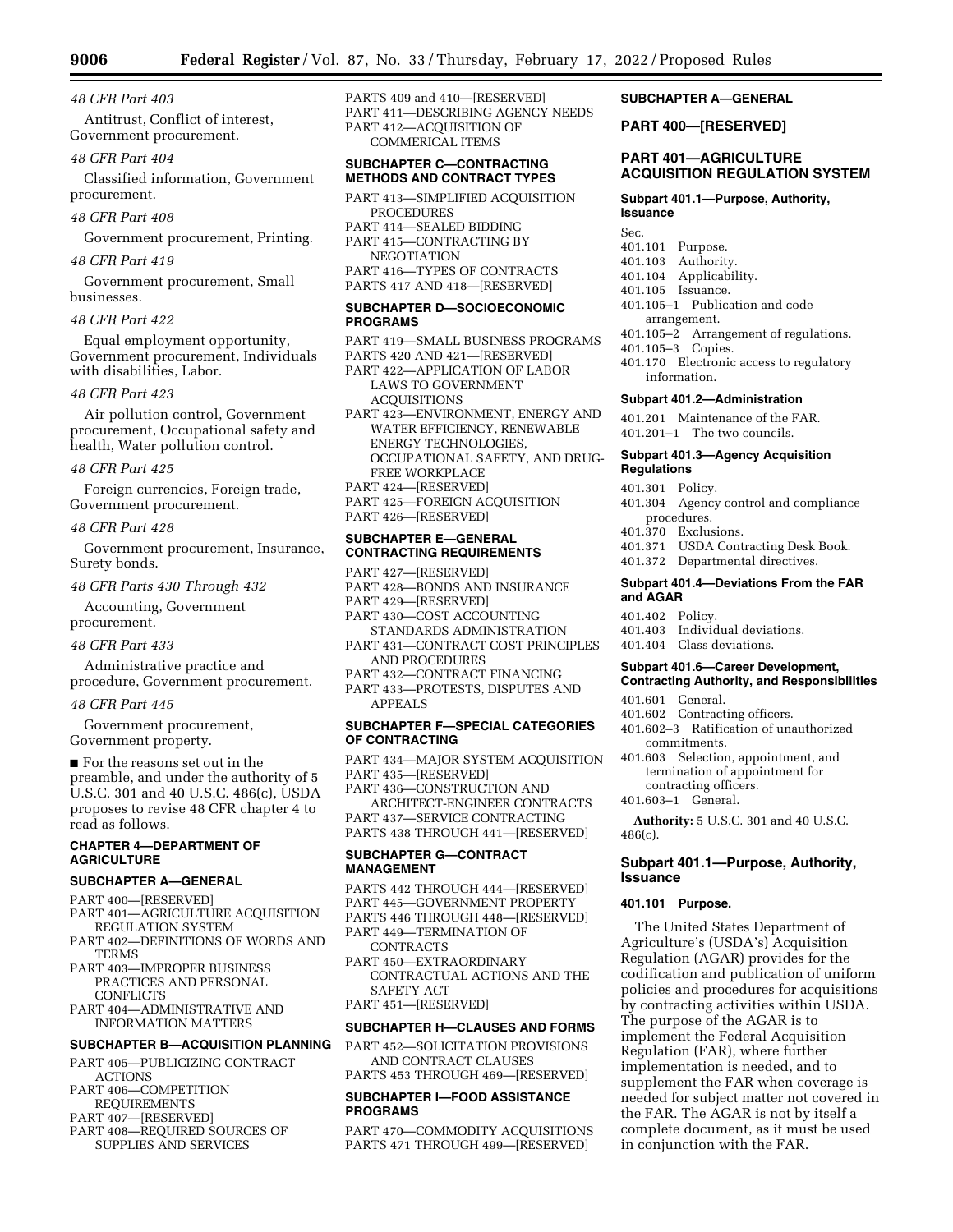#### **401.103 Authority.**

The AGAR and subsequent amendments are issued under 5 U.S.C. 301 and 40 U.S.C. 486(c). The Senior Procurement Executive (SPE) has the delegated authority to transmit Departmental acquisition regulations.

## **401.104 Applicability.**

The FAR and AGAR apply to all USDA acquisitions of supplies and services (including construction) which obligate appropriated funds, unless otherwise specified or excepted by law.

#### **401.105 Issuance.**

## **401.105–1 Publication and code arrangement.**

(a) The AGAR is codified in the Code of Federal Regulations (CFR) as chapter 4 of title 48, Federal Acquisition Regulations System, to implement and supplement chapter 1 which constitutes the FAR. Parts 400 through 499 have been assigned to USDA by the Office of the Federal Register.

(b) The AGAR and its subsequent changes are published in:

(1) Daily issues of the **Federal Register**;

(2) Cumulative form in the CFR; and (3) Electronic form on the USDA Departmental Administration procurement website (see AGAR 401.170).

(c) Section 553(a)(2) of the Administrative Procedure Act, 5 U.S.C. 553, provides an exception from the standard public rulemaking procedures to the extent that the rule involves a matter relating to agency management or personnel or to public property, loans, grants, benefits, or contracts.

(d) The AGAR may be revised from time to time in accordance with the rulemaking procedures of the Administrative Procedure Act. The USDA is also required to publish for public comment procurement regulations in the **Federal Register**, pursuant to the Office of Federal Procurement Policy Act (41 U.S.C. 418b), and FAR 1.301.

## **401.105–2 Arrangement of regulations.**

AGAR coverage parallels the FAR in format, arrangement, and numbering system. However, subdivisions below the section and subsection levels may not always correlate directly to FAR designated paragraphs and subparagraphs.

## **401.105–3 Copies.**

Copies of the AGAR published in the CFR form may be purchased from the Superintendent of Documents, Government Printing Office,

Washington, DC 20402. Requests should reference chapter 4 of title 48 CFR.

## **401.170 Electronic access to regulatory information.**

The USDA procurement website provides access to the AGAR, AGAR amendments (circulars), the USDA Contracting Desk Book, and other USDA procurement policy and guidance.

#### **Subpart 401.2—Administration**

## **401.201 Maintenance of the FAR.**

#### **401.201–1 The two councils.**

(a) USDA's representative on the Civilian Agency Acquisition Council is designated by the SPE.

(b) The USDA Office of Contracting and Procurement, Procurement Policy Division will coordinate proposed FAR revisions within USDA.

## **Subpart 401.3—Agency Acquisition Regulations**

#### **401.301 Policy.**

(a) The SPE, subject to the authorities in AGAR 401.103 and FAR 1.301, may issue and publish Departmental regulations, that together with the FAR constitute Department-wide policies, procedures, solicitation provisions, and contract clauses governing the contracting process or otherwise controlling the relationship between USDA (including any of its contracting activities) and contractors or prospective contractors.

(b) Each designated Mission Area senior contracting official is authorized to issue or authorize the issuance of, at any organizational level, internal guidance which does not have a significant effect beyond the internal operating procedures of the activity, or a significant cost or administrative impact on offerors or contractors. Internal guidance issued by contracting activities will not be published in the **Federal Register**. Mission Area contracting leadership shall ensure that the guidance, procedures, or instructions issued—

(1) Are consistent with the policies and procedures contained in this regulation and the USDA Contracting Desk Book;

(2) Follow the format, arrangement, and numbering system of this regulation to the extent practicable;

(3) Contain no material which duplicates, paraphrases, or is inconsistent with this regulation; and

(4) Are numbered and identified by use of alphabetical suffices to the chapter number as follows:

(i) Marketing and Regulatory Programs (MRP).

(ii) Research, Education and Economics (REE).

(iii) Food, Nutrition and Consumer Services (FNCS).

(iv) Natural Resources and

- Environment (NRE).
- (v) Farm Production and Conservation (FPAC).
- (vi) Food Safety and Inspection Services (FSIS).
- (vii) [Reserved]
- (viii) Departmental Administration
- (DA) or Departmental Management
- (DM).
	- (ix) [Reserved]

(x) Rural Development (RD).

#### **401.304 Agency control and compliance procedures.**

(a) The AGAR System is under the direct oversight and control of the SPE, who is responsible for review and issuance of all Department-wide acquisition regulations published in the **Federal Register** to assure compliance with FAR part 1.

(b) The SPE is also responsible for review and issuance of unpublished, Department-wide internal guidance under the AGAR System.

(c) The Mission Area senior contracting official is responsible for establishment and implementation of formal procedures for oversight and control of unpublished internal guidance issued within the contracting activity to implement FAR or AGAR requirements. These procedures shall be subject to the review and approval by the SPE.

(d) The SPE is responsible for evaluating coverage under the AGAR system to determine applicability to other agencies and for recommending coverage to the FAR Secretariat for inclusion in the FAR.

(e) Recommendations for revision of existing FAR coverage or new FAR coverage shall be submitted by the Mission Area senior contracting official to the SPE for further action.

#### **401.370 Exclusions.**

Subject to the policies of FAR 1.3, certain USDA acquisition policies and procedures may be excluded from the AGAR under appropriately justified circumstances, such as:

(a) Subject matter which is effective for a period less than 12 months.

(b) Subject matter which is instituted on an experimental basis for a reasonable period.

(c) Acquisition procedures instituted on an interim basis to comply with the requirements of statute, regulation, Executive Order, Office of Management and Budget (OMB) Circular, or Office of Federal Procurement Policy (OFPP) Policy Letter.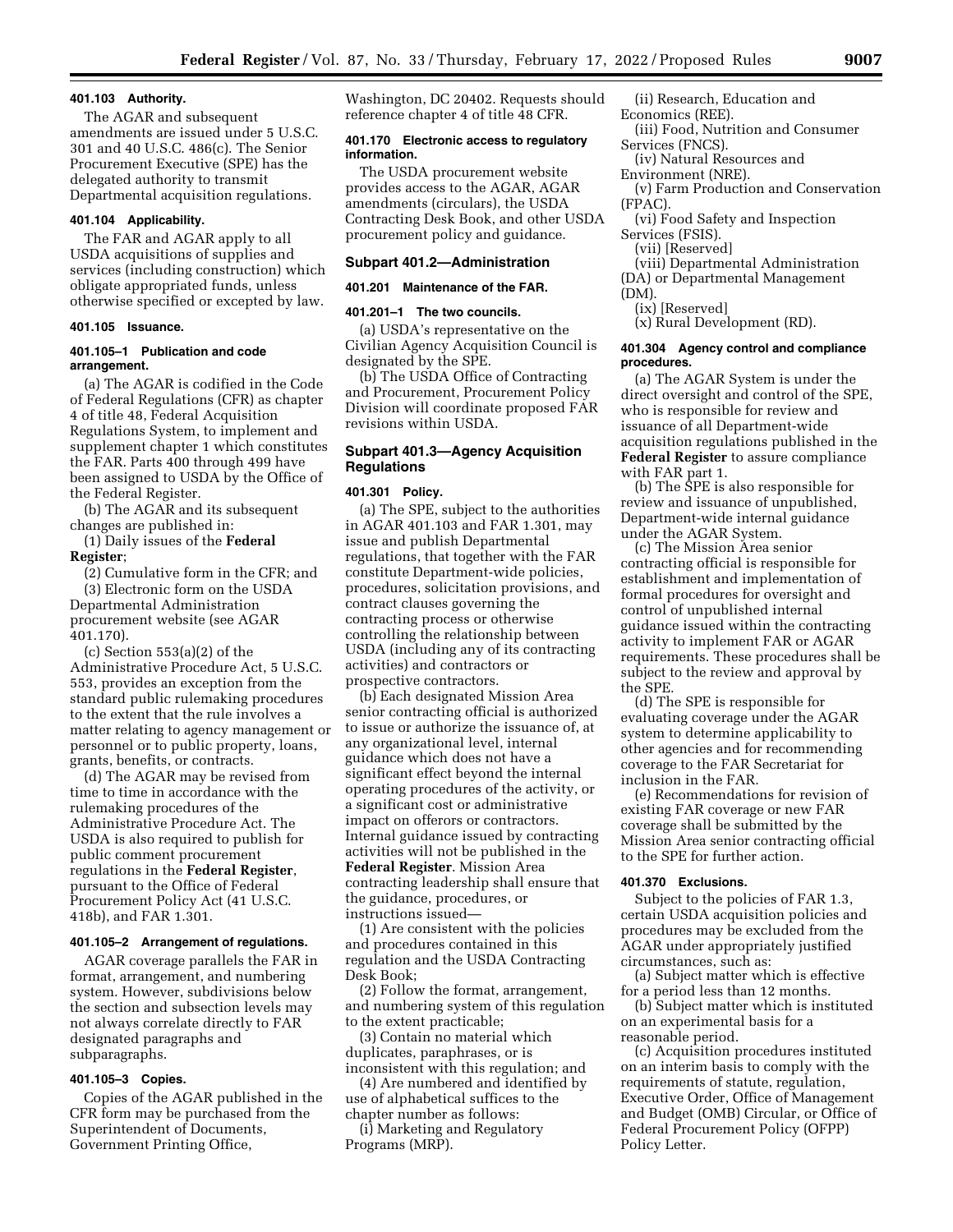## **401.371 USDA Contracting Desk Book.**

(a) The SPE may issue and update the USDA Contracting Desk Book, consistent with the policies of the FAR and the AGAR, for the following purposes:

(1) To communicate Department-wide policy and/or procedural guidance to contracting activities;

(2) To delegate to procurement officials the authority to make determinations or to take action to implement the policies of the FAR or the AGAR; and,

(3) To establish internal policy and procedures on an interim basis, prior to incorporation in the AGAR or in a Departmental Directive.

(b) The USDA Contracting Desk Book is only available in electronic format on the USDA procurement website.

#### **401.372 Departmental directives.**

Subject to the policies of FAR 1.3, USDA from time to time may issue internal directives to establish procedures, standards, guidance, methods of performing duties, functions, or operations. Such directives include Departmental Regulations (DRs), Departmental Notices, and Secretary's Memoranda.

## **Subpart 401.4—Deviations From the FAR and AGAR**

## **401.402 Policy.**

Requests for authority to deviate from the provisions of the FAR or the AGAR shall be submitted in writing as far in advance of the situation as time will permit. Each request for deviation shall contain the following:

(a) A statement of the deviation desired, including identification of the specific paragraph number(s) of the FAR and AGAR;

(b) The reason why the deviation is considered necessary or would be in the best interest of the Government;

(c) If applicable, the name of the contractor and identification of the contract affected;

(d) A statement as to whether the deviation has been requested previously and, if so, circumstances of the previous request;

(e) A description of the intended effect of the deviation;

(f) A statement of the period of time for which the deviation is needed; and

(g) Any pertinent background information which will contribute to a full understanding of the desired deviation.

#### **401.403 Individual deviations.**

In individual cases, deviations from either the FAR or the AGAR will be

authorized only when essential to effect a necessary acquisition or where special circumstances make such deviations clearly in the best interest of the Government. Except for cost principles, the Head of the Contracting Activity (HCA) may approve individual deviations from the AGAR, after coordinating with the Office of General Counsel (OGC) and the SPE. No deviations from the FAR or AGAR may be authorized by an individual contracting officer or an individual contracting office. A copy of each deviation and its supporting documents shall be provided to the SPE. Deviations from the FAR shall not be made unless such action is authorized by the SPE after consultation with the OGC and any other appropriate office, based on a written justification stating clearly the special circumstances involved.

## **401.404 Class deviations.**

Where deviations from the FAR or AGAR are considered necessary for classes of contracts, requests for authority to deviate shall be submitted in writing to the SPE for approval. The SPE may authorize class deviations from the FAR without consulting the Chairperson of the Civilian Agency Acquisition Council (CAAC) where urgency precludes consultation. The SPE shall subsequently inform the Chairperson of the CAAC of the deviation, including the circumstances under which it was required.

## **Subpart 401.6—Career Development, Contracting Authority, and Responsibilities**

#### **401.601 General.**

(a) The authority and responsibility vested in the Secretary to manage USDA's acquisition function is delegated through the Assistant Secretary for Administration to the SPE. This broad authority includes, but is not limited to, the following responsibilities:

(1) Prescribing and publishing Departmental acquisition policies, regulations, and procedures.

(2) Taking any necessary actions consistent with policies, regulations, and procedures with respect to purchases, contracts, leases, and other transactions.

(3) Designating contracting officers. (4) Establishing clear lines of contracting authority.

(5) Evaluating and monitoring the performance of USDA's acquisition system.

(6) Managing and enhancing career development of the acquisition workforce.

(7) Participating in the development of Government-wide acquisition policies, regulations, and standards; and determining specific areas where government-wide performance standards should be established and applied.

(8) Determining areas of Departmentunique standards and developing unique Department-wide standards.

(9) Certifying to the Secretary that the acquisition system meets approved standards.

(b) The SPE may delegate specified contracting authority and the responsibility to manage related acquisition functions.

(c) Unless prohibited by the FAR, the AGAR, or by other applicable statutes and regulations, the SPE may redelegate specified authority to make determinations in order to implement the policies and procedures of the FAR. Such delegations shall be in writing but need not be published. Such delegations may be made by the HCA if authority has been delegated by the SPE.

## **401.602 Contracting officers.**

#### **401.602–3 Ratification of unauthorized commitments.**

(a) *Ratification* means the signed, documented action taken by an authorized official to approve and sanction a previously unauthorized commitment. *Unauthorized commitment* means an agreement made by a Government representative who lacked the authority to enter into a contract on behalf of the Government.

(b) Procedures are in accordance with the USDA Contracting Desk Book, Part 401.602–3.

#### **401.603 Selection, appointment, and termination of appointment for contracting officers.**

#### **401.603–1 General.**

The SPE may delegate contracting authority to the extent authorized by general written delegation of acquisition authority appointing qualified individuals as contracting officers, in accordance with selection and appointment procedures as stated in the USDA Contracting Desk Book.

## **PART 402—DEFINITIONS OF WORDS AND TERMS**

#### **Subpart 402.1—Definitions**

Sec.

402.101 Definitions.

**Authority:** 5 U.S.C. 301 and 40 U.S.C. 486(c).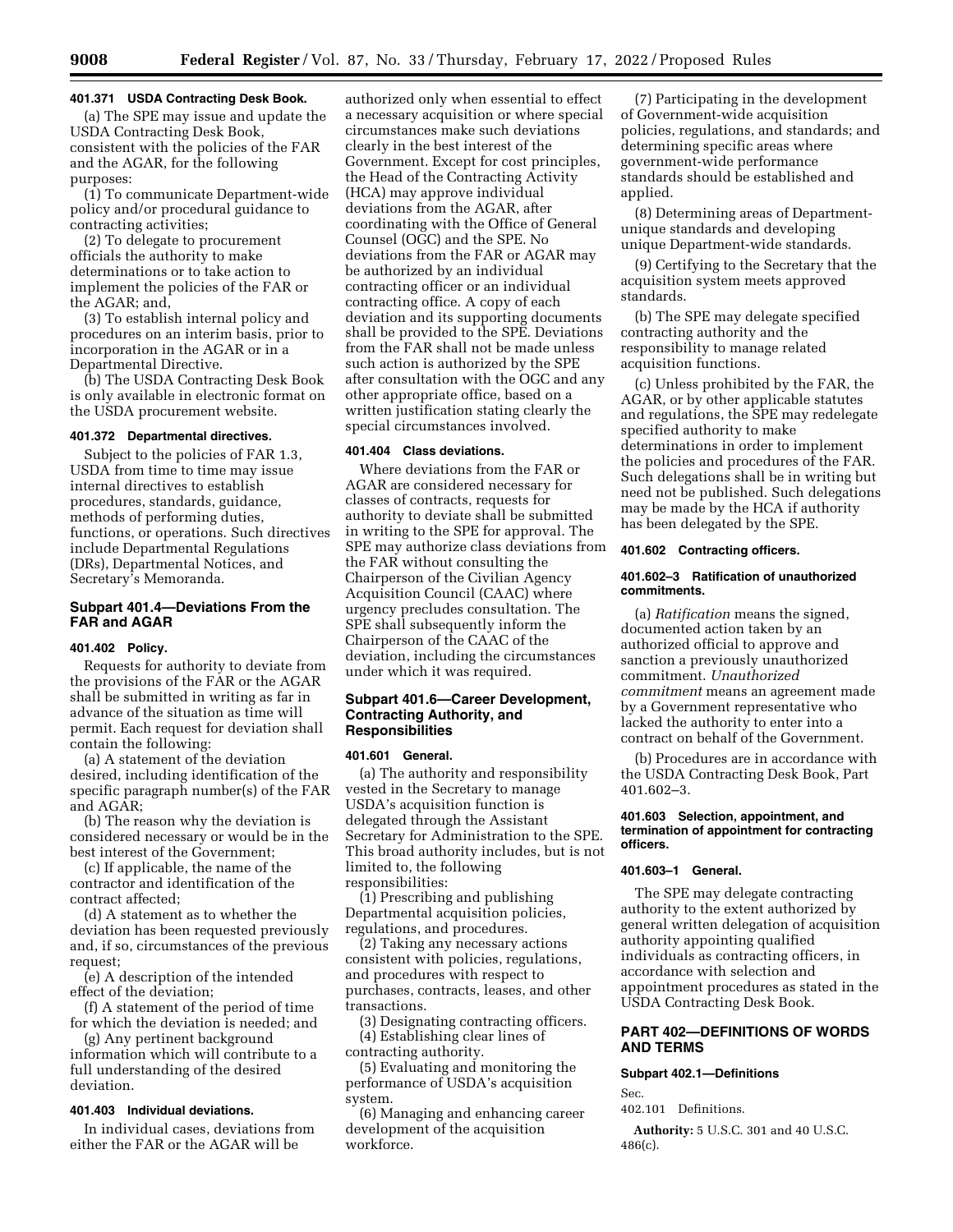#### **Subpart 402.1—Definitions**

#### **402.101 Definitions.**

*Acquisition official* means an individual who has been delegated authority to manage or to exercise acquisition functions and responsibilities.

*Agency head* or *head of the agency*  means the Secretary of Agriculture (Secretary), Deputy Secretary, or the Assistant Secretary for Administration (ASA).

*Head of the Contracting Activity (HCA)* means the official with overall responsibility of one or more USDA contracting activities.

*Mission Area senior contracting official* means the official designated by the Senior Procurement Executive or Head of the Contracting Activity with specific responsibilities within an individual Mission Area's contracting activity.

*Senior Procurement Executive (SPE)*  means the agency official appointed as such by the Head of the Agency pursuant to Executive Order 12931. The Director, Office of Contracting and Procurement, has been designated as the USDA SPE.

## **PART 403—IMPROPER BUSINESS PRACTICES AND PERSONAL CONFLICTS**

## **Subpart 403.1—Safeguards**

Sec.

403.101 Standards of conduct.

**Authority:** 5 U.S.C. 301 and 40 U.S.C. 486(c).

## **Subpart 403.1—Safeguards**

#### **403.101 Standards of conduct.**

(a) The standards of conduct for USDA procurement officials are the uniform standards established by the Office of Government Ethics in 5 CFR part 2635, Standards of Ethical Conduct for Employees of the Executive Branch, and FAR 3.104, Procurement Integrity.

(b) Procurement officials and other employees who require advice concerning the application of standards of conduct to any acquisition issue shall obtain opinions from the USDA Office of Ethics or the ethics advisory officials within their agency.

## **PART 404—ADMINISTRATIVE AND INFORMATION MATTERS**

## **Subpart 404.8—Government Contract Files**  Sec.

404.804 Closeout of contract files.

#### **Subpart 404.13—Personal Identity Verification**

404.1303 Contract clause.

**Authority:** 5 U.S.C. 301 and 40 U.S.C. 486(c).

## **Subpart 404.8—Government Contract Files**

#### **404.804 Closeout of Contract Files.**

The contracting officer shall insert the clause at AGAR 452.204–70, Modification for Contract Closeout, in all solicitations and contracts that use simplified acquisition procedures.

## **Subpart 404.13—Personal Identity Verification**

## **404.1303 Contract clause.**

FAR 4.13, Personal Identity Verification, establishes the policy and use requirements for FAR 52.204–9. The contracting officer shall insert a clause that contains language similar to that in AGAR 452.204–71 in all covered solicitations and contracts which include FAR 52.204–9.

#### **SUBCHAPTER B—ACQUISITION PLANNING**

## **PART 405—PUBLICIZING CONTRACT ACTIONS**

# **Subpart 405.4—Release of Information**

Sec.

405.404 Release of long-range acquisition estimates.

405.404–1 Release procedures.

## **Subpart 405.5—Paid Advertisements**

405.502 Authority.

**Authority:** 5 U.S.C. 301 and 40 U.S.C. 486(c).

## **Subpart 405.4—Release of Information**

## **405.404 Release of long-range acquisition estimates.**

#### **405.404–1 Release procedures.**

The HCA is the agency head designee pursuant to FAR 5.404–1.

#### **Subpart 405.5—Paid Advertisements**

#### **405.502 Authority.**

The authority vested in the HCA to authorize publication of paid advertisements in newspapers (44 U.S.C. 3702) is delegated, with power of redelegation, to Mission Area senior contracting officials. A Mission Area senior contracting official's redelegation of this authority shall be in writing.

## **PART 406—COMPETITION REQUIREMENTS**

## **Subpart 406.2—Full and Open Competition After Exclusion of Sources**

Sec.

406.202 Establishing or maintaining alternative sources.

## **Subpart 406.3—Other Than Full and Open Competition**

406.302 Circumstances permitting other than full and open competition.

406.302–70 Otherwise authorized by law. **Authority:** 5 U.S.C. 301 and 40 U.S.C.

486(c).

## **Subpart 406.2—Full and Open Competition After Exclusion of Sources**

## **406.202 Establishing or maintaining alternative sources.**

The SPE is authorized to make determinations pursuant to FAR 6.202(a) and sign the determination and findings required by FAR 6.202(b).

## **Subpart 406.3—Other Than Full and Open Competition**

### **406.302 Circumstances permitting other than full and open competition.**

### **406.302–70 Otherwise authorized by law.**

(a) *Authority.* Section 1472 of the National Agricultural Research, Extension, and Teaching Policy Act of 1977 (7 U.S.C. 3318) (the Act) authorizes the Secretary of Agriculture to award contracts, without competition, to further research, extension, or teaching programs in the food and agricultural sciences.

(b) *Limitations.* The use of this authority is limited to those instances where it can be determined that contracting without full and open competition is in the best interest of the Government and necessary to the accomplishment of the research, extension, or teaching program. Therefore:

(1) Contracts under the authority of the Act shall be awarded on a competitive basis to the maximum practicable extent.

(2) When full and open competition is not deemed appropriate, the contracting officer shall make a written justification on a case-by-case basis in accordance with procedures in FAR 6.303 and 6.304.

## **PART 407—[RESERVED]**

## **PART 408—REQUIRED SOURCES OF SUPPLIES AND SERVICES**

## **Subpart 408.8—Acquisition of Printing and Related Supplies**

408.802 Policy.

**Authority:** 5 U.S.C. 301 and 40 U.S.C. 486(c).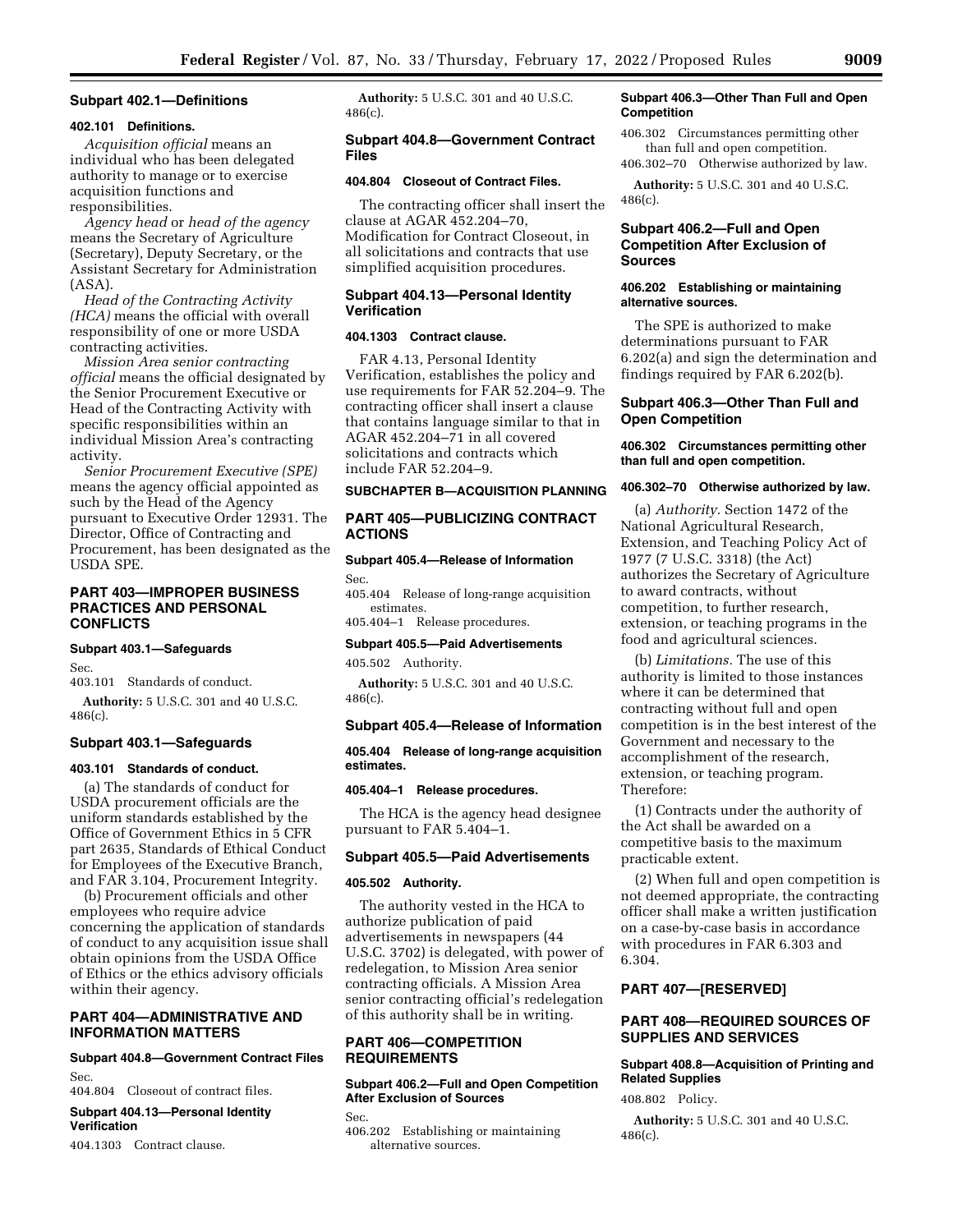## **Subpart 408.8—Acquisition of Printing and Related Supplies**

## **408.802 Policy.**

The Director, Office of Communications (OC) has been designated as the central printing authority in USDA, with the authority to represent the USDA before the Joint Committee on Printing (JCP), the Government Printing Office, and other Federal and State agencies on all matters related to printing.

## **PARTS 409 AND 410—[RESERVED]**

## **PART 411—DESCRIBING AGENCY NEEDS**

## **Subpart 411.1—Selecting and Developing Requirements Documents**

Sec.

411.101 Order of precedence for requirements documents.

#### **Subpart 411.2—Using and Maintaining Requirements Documents**

411.202 Maintenance of standardization documents.

**Authority:** 5 U.S.C. 301 and 40 U.S.C. 486(c).

## **Subpart 411.1—Selecting and Developing Requirements Documents**

#### **411.101 Order of precedence for requirements documents.**

(a) OMB Circular A–119 establishes a Federal policy requiring the use of voluntary consensus standards in lieu of government-unique standards except where inconsistent with law or otherwise impractical.

(b) An HCA is authorized to submit the determination required by OMB Circular A–119 that a voluntary standard is inconsistent with law or otherwise impracticable. The HCA must submit the determination to OMB through the National Institute of Standards and Technology (NIST) in accordance with the Circular with a copy provided to the SPE.

## **Subpart 411.2—Using and Maintaining Requirements Documents**

## **411.202 Maintenance of standardization documents.**

Recommendations for changes to standardization documents are to be submitted through the SPE, who will coordinate the submission of these recommendations to the cognizant preparing activity.

## **PART 412—ACQUISITION OF COMMERICAL ITEMS**

**Subpart 412.1—Acquisition of Commercial Items—General** 

Sec. 412.101 Policy.

## **Subpart 412.3—Solicitation Provisions and Contract Clauses for the Acquisition of Commercial Items**

412.302 Tailoring of provisions and clauses for the acquisition of commercial items.

**Authority:** 5 U.S.C. 301 and 40 U.S.C. 486(c).

## **Subpart 412.1—Acquisition of Commercial Items—General**

## **412.101 Policy.**

USDA has authority to issue rated orders under section 202(c) of Executive Order 13603, and the Defense Production Act of 1950, as Amended (DPA), 50 U.S.C. 4501 *et seq.* USDA has been given authority by the Secretary of Homeland Security for priorities and allocations of support for agriculture and food critical infrastructure, protection, and restoration: Programs to protect or restore the agriculture and food system from terrorist attacks, major disasters, and other emergencies.

## **Subpart 412.3—Solicitation Provisions and Contract Clauses for the Acquisition of Commercial Items**

## **412.302 Tailoring of provisions and clauses for the acquisition of commercial items.**

The HCA is authorized to approve waivers in accordance with FAR 12.302(c). The approved waiver may be either for an individual contract or for a class of contracts for the specific item. The approved waiver and supporting documentation shall be incorporated into the contract file.

## **SUBCHAPTER C—CONTRACTING METHODS AND CONTRACT TYPES**

## **PART 413—SIMPLIFIED ACQUISITION PROCEDURES**

#### **Subpart 413.3—Simplified Acquisition Methods**

Sec.

413.302 Purchase orders. 413.302–5 Clauses.

**Authority:** 5 U.S.C. 301 and 40 U.S.C. 486(c).

## **Subpart 413.3—Simplified Acquisition Methods**

## **413.302 Purchase orders.**

#### **413.302–5 Clauses.**

The contracting officer shall insert the clause at AGAR 452.204–70,

Modification for Contract Closeout, in all solicitations and contracts that use simplified acquisition procedures.

## **PART 414—SEALED BIDDING**

## **Subpart 414.4—Opening of Bids and Award of Contract**

- Sec.
- 414.404 Rejection of bids.
- 414.407 Mistakes in bids.
- 414.407–3 Other mistakes disclosed before award.
- 414.407–4 Mistakes after award.
- 414.409 Information to bidders.
- 414.409–2 Award of classified contracts.

**Authority:** 5 U.S.C. 301 and 40 U.S.C. 486(c).

## **Subpart 414.4—Opening of Bids and Award of Contract**

#### **414.404 Rejection of bids.**

## **414.404–1 Cancellation of invitations after opening.**

An acquisition official at a level above the contracting officer is authorized to request the determinations under FAR 14.404–1(c) and (e)(1).

## **414.407 Mistakes in bids.**

## **414.407–3 Other mistakes disclosed before award.**

The authority to make the determinations under FAR 14.407–3(a), (b), and (d) is delegated, without power of redelegation, to the HCA. The authority to make the determination under FAR 14.407–3(c) is delegated to the contracting officer. Each determination pursuant to FAR 14.407– 3 shall have the concurrence of the Office of the General Counsel (OGC).

## **414.407–4 Mistakes after award.**

If a mistake in bid is disclosed after award, the contracting officer shall make a final determination in accordance with the provisions of FAR 14.407–4 (b) and (c) and shall coordinate each proposed determination with OGC. Such coordination shall, at a minimum, consist of the contracting officer providing the proposed determination and the case file to OGC for comment.

#### **414.409 Information to bidders.**

#### **414.409–2 Award of classified contracts.**

Disposition of classified information shall be in accordance with Departmental Regulation and Manual (3400–001 Series) and in accordance with direction issued by the USDA Office of Homeland Security (OHS), Personnel and Document Security Division.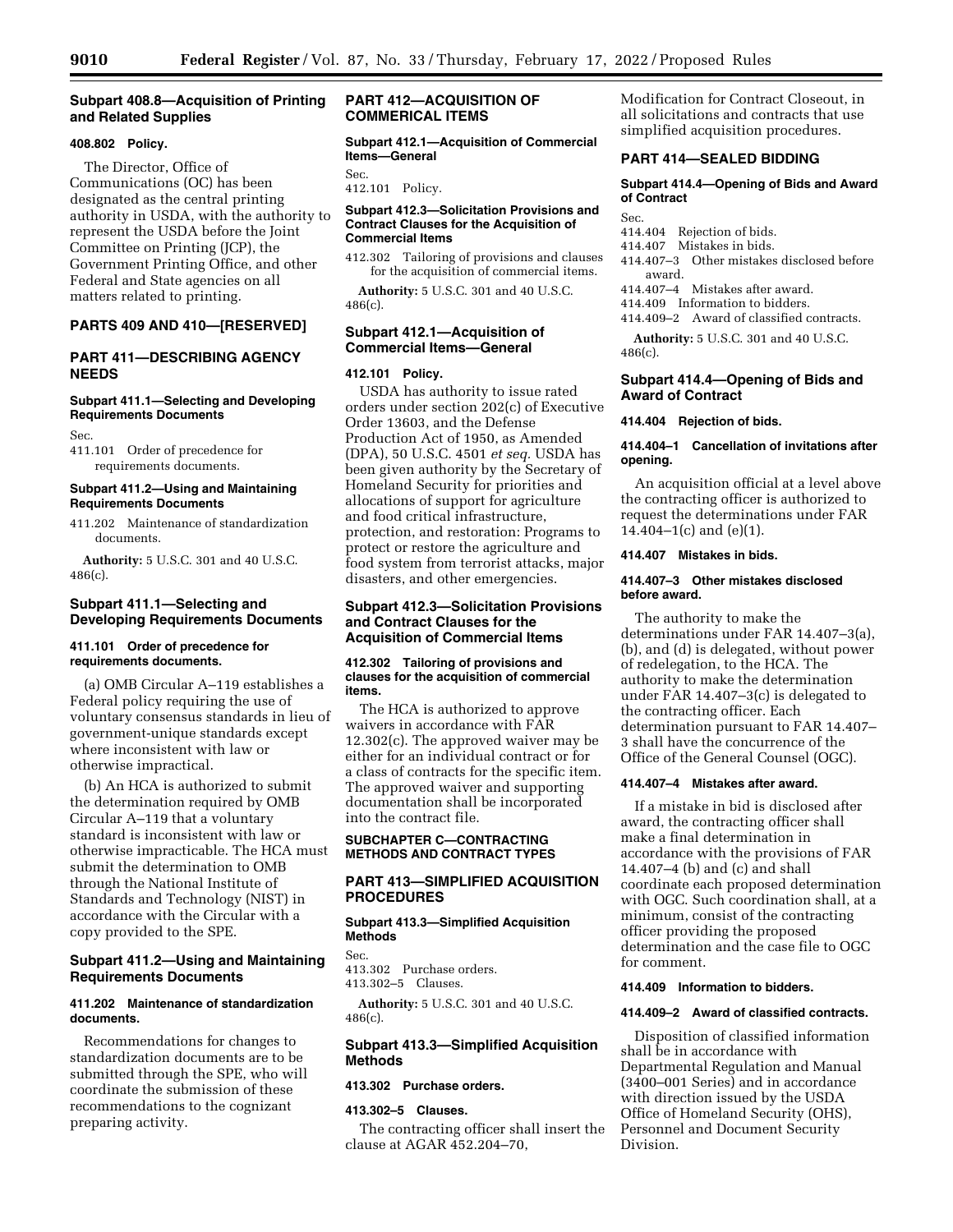## **PART 415—CONTRACTING BY NEGOTIATION**

## **Subpart 415.2—Solicitation and Receipt of Proposals and Information**

Sec.

415.204 Contract format.

## **Subpart 415.3—Source Selection**

415.305 Proposal evaluation.

# **Subpart 415.6—Unsolicited Proposals**

415.604 Agency points of contact.

**Authority:** 5 U.S.C. 301 and 40 U.S.C. 486(c).

## **Subpart 415.2—Solicitation and Receipt of Proposals and Information**

#### **415.204 Contract format.**

The HCA is authorized to exempt contracts from the uniform contract format.

## **Subpart 415.3—Source Selection**

## **415.305 Proposal evaluation.**

Each Mission Area senior contracting official is responsible for establishing procedures regarding the release of cost information to the members of the technical evaluation team per FAR 15.305(a)(4).

#### **Subpart 415.6—Unsolicited Proposals**

#### **415.604 Agency points of contact.**

Each Mission Area senior contracting official is responsible for establishing points of contact for the control of unsolicited proposals. An unsolicited proposal must be formally submitted to the Agency by way of the point of contact.

#### **PART 416—TYPES OF CONTRACTS**

# **Subpart 416.1—Selecting Contract Types**

Sec. 416.102 Policies.

#### **Subpart 416.2—Fixed-Price Contracts**

416.203 Fixed-price contracts with economic price adjustment. 416.203–4 Contract clauses.

#### **Subpart 416.6—Time-and-Materials, Labor-Hour, and Letter Contracts**

416.603 Letter contracts. 416.603–2 Application.

**Authority:** 5 U.S.C. 301 and 40 U.S.C. 486(c).

## **Subpart 416.1—Selecting Contract Types**

## **416.102 Policies.**

The contracting officer shall insert the clause at AGAR 452.204–70, Modification for Contract Closeout, in all solicitations and contracts that use other than cost reimbursement contract types.

## **Subpart 416.2—Fixed-Price Contracts**

**416.203 Fixed-price contracts with economic price adjustment.** 

#### **416.203–4 Contract clauses.**

An economic price adjustment clause based on cost indexes of labor or material may be used under the conditions listed in FAR 16.203–4(d) after HCA approval and consultation with the Office of the General Counsel (OGC).

## **Subpart 416.6—Time-and-Materials, Labor-Hour, and Letter Contracts**

## **416.603 Letter contracts.**

## **416.603–2 Application.**

The HCA is authorized to extend the period for defining a letter contract required by FAR 16.603–2(c) in extreme cases where it is determined in writing that such action is in the best interest of the Government.

## **PARTS 417 AND 418—[RESERVED]**

## **SUBCHAPTER D—SOCIOECONOMIC PROGRAMS**

## **PART 419—SMALL BUSINESS PROGRAMS**

#### **Subpart 419.2—Policies**

Sec. 419.201 General Policy. 419.201–71 Small business coordinators. 419.201–72 Reports.

#### **Subpart 419.6—Certificates of Competency and Determinations of Responsibility**

419.602 Procedures.

419.602–3 Resolving differences between the agency and the Small Business Administration.

**Authority:** 5 U.S.C. 301 and 40 U.S.C. 486(c).

#### **Subpart 419.2—Policies**

#### **419.201 General policy.**

#### **419.201–71 Small business coordinators.**

The Mission Area senior contracting official shall designate, in writing, small business coordinator(s). The number of coordinators shall be determined by the Mission Area senior contracting official and sufficient for the number of contracting officers or contracting offices.

## **419.201–72 Reports.**

The Office of Small & Disadvantaged Business Utilization (OSDBU) Director shall be responsible for submitting reports concerning USDA's progress and achievements in the procurement preference program.

## **Subpart 419.6—Certificates of Competency and Determinations of Responsibility**

**419.602 Procedures.** 

#### **419.602–3 Resolving differences between the agency and the Small Business Administration.**

The HCA is authorized to appeal the issuance of a Certificate of Competency (COC) to SBA as provided by FAR 19.602–3(a).

## **PARTS 420 AND 421—[RESERVED]**

## **PART 422—APPLICATION OF LABOR LAWS TO GOVERNMENT ACQUISITIONS**

## **Subpart 422.3—Contract Work Hours and Safety Standards Act**

Sec.

422.302 Liquidated damages and overtime pay.

## **Subpart 422.4—Labor Standards for Contracts Involving Construction**

- 422.404 Construction Wage Rate Requirements statute wage determinations.
- 422.404–6 Modifications of wage determinations.
- 422.406 Administration and enforcement. 422.406–8 Investigations.

## **Subpart 422.8—Equal Employment Opportunity**

422.804 Affirmative action programs. 422.804–2 Construction. 422.807 Exemptions.

#### **Subpart 422.13—Equal Opportunity for Veterans**

422.1305 Waivers.

#### **Subpart 422.14—Employment of Workers With Disabilities**

422.1403 Waivers.

## **Subpart 422.70—Labor Law Violations**

422.7001 Contract clause. 422.7002 Contract clause.

**Authority:** 5 U.S.C. 301 and 40 U.S.C. 486(c).

#### **Subpart 422.3—Contract Work Hours and Safety Standards Act**

#### **422.302 Liquidated damages and overtime pay.**

The Mission Area senior contracting official is authorized to review determinations of liquidated damages due under section 104(c) of the Contract Work Hours and Safety Standards Act, and to recommend remedial action, if appropriate, in accordance with FAR 22.302(c). Contractors or subcontractors may request review of administrative determinations of liquidated damages by written notice to the contracting officer. The contracting officer shall promptly forward appeals of liquidated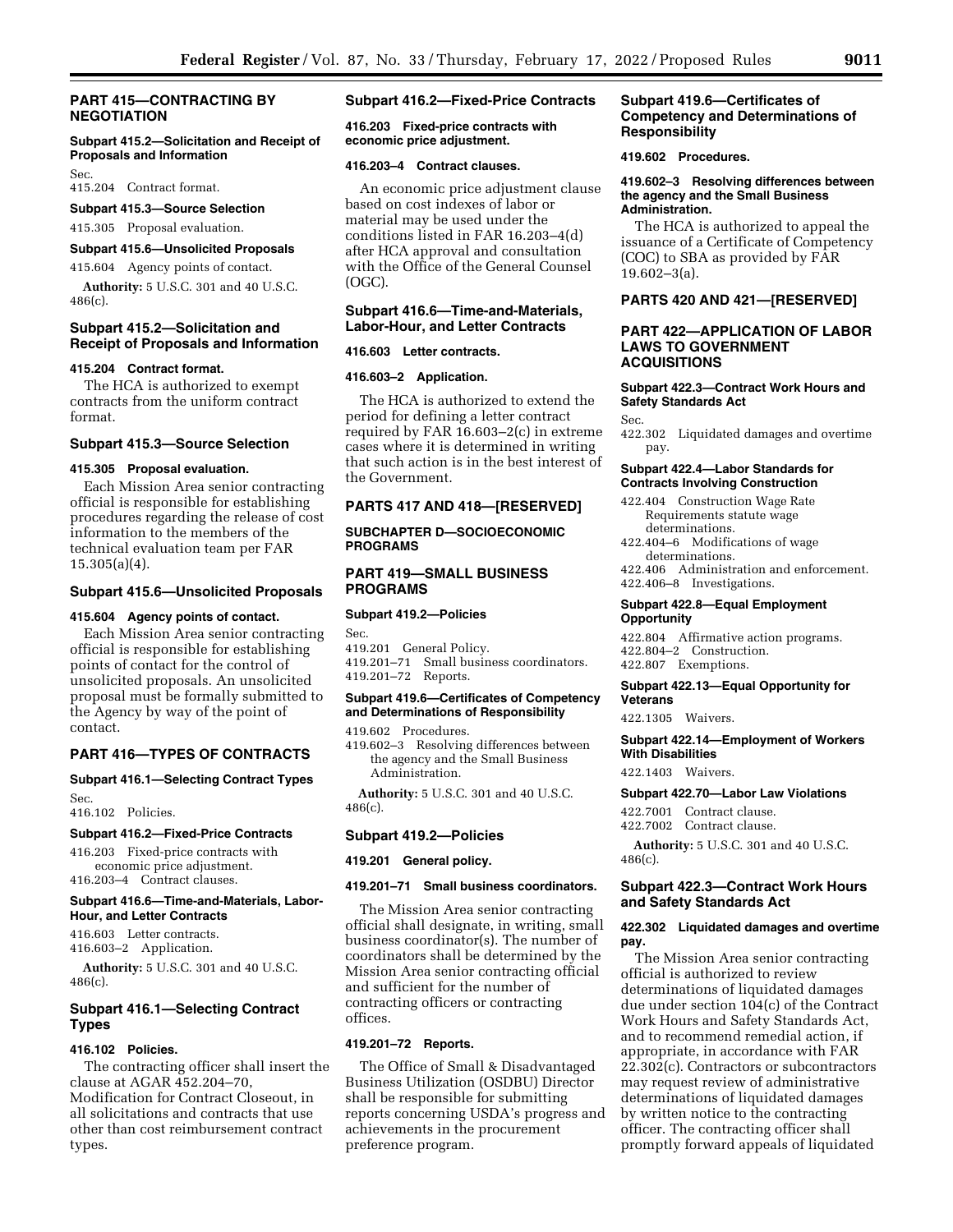damages determinations to the Mission Area senior contracting official.

## **Subpart 422.4—Labor Standards for Contracts Involving Construction**

#### **422.404 Construction Wage Rate Requirements statute wage determinations.**

## **422.404–6 Modifications of wage determinations.**

The Mission Area senior contracting official is authorized to process the request for extension of the 90-day period for award after bid opening as provided in FAR 22.404-6 $(b)(6)$ .

## **422.406 Administration and enforcement.**

## **422.406–8 Investigations.**

The HCA is authorized to submit reports of violations to the agency head in accordance with FAR 22.406–8(d).

## **Subpart 422.8—Equal Employment Opportunity**

#### **422.804 Affirmative action programs.**

#### **422.804–2 Construction.**

The Mission Area senior contracting official shall ensure that each contracting office awarding nonexempt construction contracts maintains a current listing of covered geographical areas subject to affirmative action requirements specifying goals for minorities and women in covered construction trades, as provided in FAR 22.804–2(b).

## **422.807 Exemptions.**

The HCA oversees exemptions of all or part of the requirements of E.O. 11246 pursuant to FAR 22.807(c).

## **Subpart 422.13—Equal Opportunity for Veterans**

#### **422.1305 Waivers.**

The Assistant Secretary for Administration (ASA) is authorized to make the waiver determination in FAR 22.1305(b) that a contract is essential to the national security. The waiver shall be prepared for the ASA's signature and submitted by the Mission Area senior contracting official to the SPE for referral to the ASA.

## **Subpart 422.14—Employment of Workers With Disabilities**

#### **422.1403 Waivers.**

The ASA is authorized to make the waiver determinations under FAR 22.1403(a) and FAR 22.1403(b) with the concurrence of the Deputy Assistant Secretary for Federal Contract Compliance Programs, Department of Labor. The waiver shall be prepared for the ASA's signature and submitted by

the Mission Area senior contracting official to the SPE for referral to the ASA.

#### **Subpart 422.70—Labor Law Violations**

#### **422.7001 Contract clause.**

The clause at AGAR 452.222–70, Labor Law Violations, is to be inserted in solicitations and contracts that exceed the simplified acquisition threshold. Contracting officers shall work with their Mission Area senior contracting official to report violations to the HCA within two working days following notification by the contractor. Assertions pertaining to AGAR 452.222– 70 are binding and incorporated by reference into the contract.

#### **422.7002 Contract clause.**

The clause at AGAR 452.222–71, Past Performance Labor Law Violations, is to be inserted in solicitations that exceed the simplified acquisition threshold. Assertions pertaining to AGAR 452.222– 71 are binding and incorporated by reference into the contract.

## **PART 423—ENVIRONMENT, ENERGY AND WATER EFFICIENCY, RENEWABLE ENERGY TECHNOLOGIES, OCCUPATIONAL SAFETY, AND DRUG-FREE WORKPLACE**

## **Subpart 423.4—Use of Recovered Materials and Biobased Products**

Sec.

423.404 Agency affirmative procurement programs.

#### **Subpart 423.5—Drug-Free Workplace**

423.506 Suspension of payments, termination of contract, and debarment and suspension actions.

## **Subpart 423.6—Notice of Radioactive Material**

#### 423.601 Requirements.

**Authority:** 5 U.S.C. 301 and 40 U.S.C. 486(c).

## **Subpart 423.4—Use of Recovered Materials and Biobased Products**

## **423.404 Agency affirmative procurement programs.**

The USDA affirmative procurement program (APP) policy applicable to all USDA agencies and staff offices is hereby established. Components of the APP are in the USDA Contracting Desk Book, 423.404.

## **Subpart 423.5—Drug-Free Workplace**

#### **423.506 Suspension of payments, termination of contract, and debarment and suspension actions.**

The SPE will submit the request for a waiver to the agency head with a

recommendation for action per FAR 23.506(e).

## **Subpart 423.6—Notice of Radioactive Material**

#### **423.601 Requirements.**

The HCA shall establish a system of instructions to identify the installation/ facility radiation protection officer.

## **PART 424—[RESERVED]**

## **PART 425—FOREIGN ACQUISITION**

## **Subpart 425.6—American Recovery and Reinvestment Act—Buy American Statute— Construction Materials**

Sec. 425.603 Exceptions.

**Authority:** 5 U.S.C. 301 and 40 U.S.C. 486(c).

## **Subpart 425.6—American Recovery and Reinvestment Act—Buy American Statute—Construction Materials**

### **425.603 Exceptions.**

The Secretary, without power of redelegation, has the authority to make the necessary determination(s) and authorize award(s) of contract(s) in accordance with FAR 25.603(b).

## **PART 426—[RESERVED]**

## **SUBCHAPTER E—GENERAL CONTRACTING REQUIREMENTS**

## **PART 427—[RESERVED]**

## **PART 428—BONDS AND INSURANCE**

#### **Subpart 428.1—Bonds and Other Financial Protections**

Sec.

- 428.101 Bid guarantees.
- 428.101–1 Policy on use.
- 428.106 Administration.

428.106–6 Furnishing information.

## **Subpart 428.2—Sureties and Other Security for Bonds**

428.203 Individual sureties.

**Authority:** 5 U.S.C. 301 and 40 U.S.C. 486(c).

## **Subpart 428.1—Bonds and Other Financial Protections**

## **428.101 Bid guarantees.**

## **428.101–1 Policy on use.**

The SPE may authorize class waivers of the requirement to obtain bid guarantees per FAR 28.101–1(c).

## **428.106 Administration.**

## **428.106–6 Furnishing information.**

HCAs or their designees may furnish certified copies of bonds and the contracts for which they were given as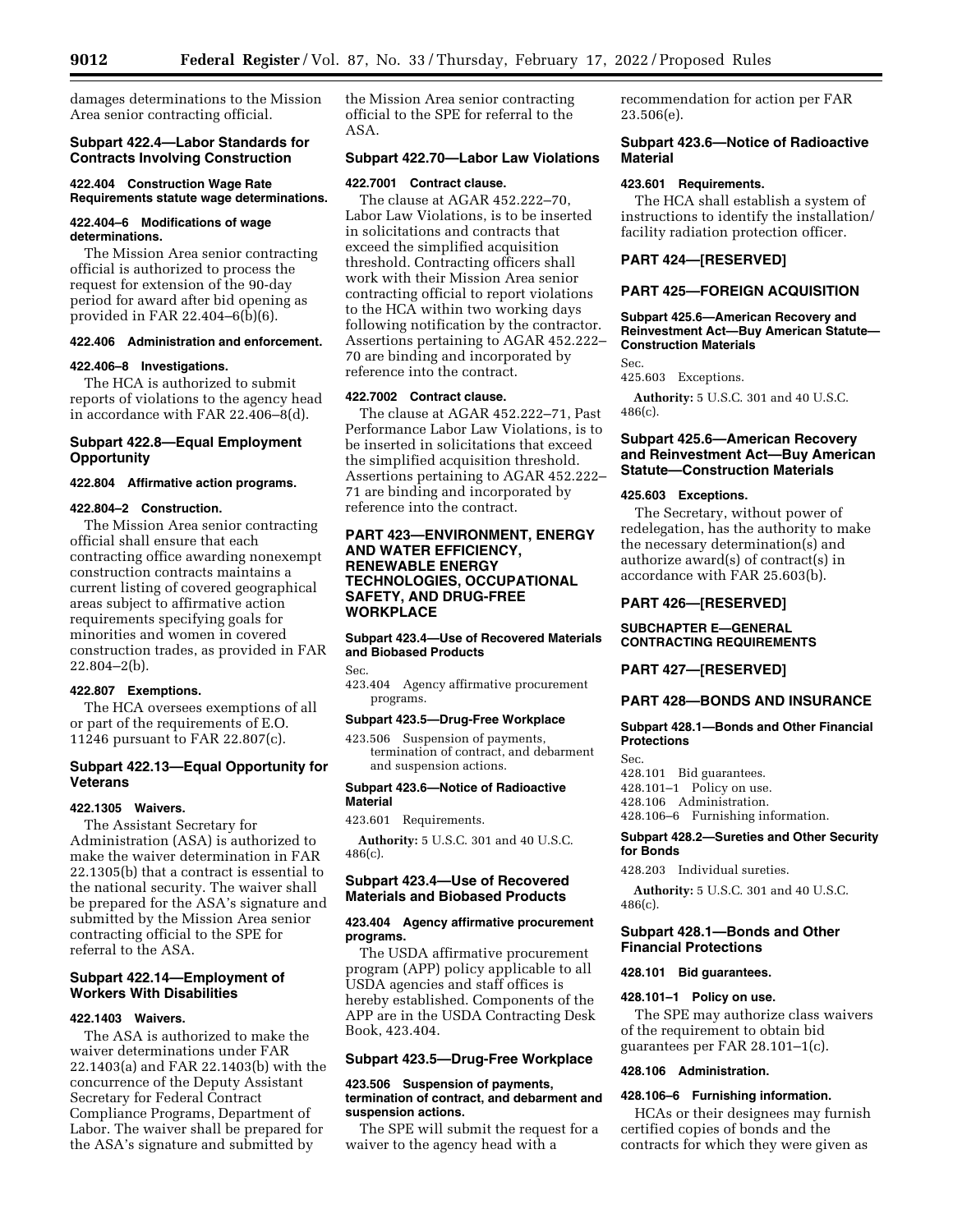provided by FAR 28.106–6(c). Requesters may be required to pay costs of certification and copying established by the Departmental Fee Schedule for records requests (7 CFR part 1, subpart A, appendix A).

## **Subpart 428.2—Sureties and Other Security for Bonds**

## **428.203 Individual sureties.**

Evidence of possible criminal or fraudulent activities by an individual surety shall be reported to the OIG in accordance with Departmental Regulations (1700 series). The Mission Area senior contracting official shall establish procedures to ensure protection and conveyance of deposited securities of the types listed in FAR 28.204–1 through 28.204–3.

## **PART 429—[RESERVED]**

## **PART 430—COST ACCOUNTING STANDARDS ADMINISTRATION**

## **Subpart 430.2—CAS Program Requirements**

Sec.

430.201 Contract requirements. 430.201–5 Waiver. 430.202 Disclosure requirements. 430.202–2 Impracticality of submission.

430.202–8 Subcontractor disclosure

statements.

**Authority:** 5 U.S.C. 301 and 40 U.S.C. 486(c).

## **Subpart 430.2—CAS Program Requirements**

#### **430.201 Contract requirements.**

#### **430.201–5 Waiver.**

The SPE, without the authority to further redelegate, is authorized to request the Cost Accounting Standards Board to waive the application of the Cost Accounting Standards (CAS) in accordance with FAR 30.201–5.

#### **430.202 Disclosure requirements.**

#### **430.202–2 Impracticality of submission.**

The Secretary, without the power to redelegate, is authorized to determine, in accordance with 48 CFR 9903.202–2, that the Disclosure Statement is impractical to secure and to authorize award without obtaining the Disclosure Statement.

## **430.202–8 Subcontractor disclosure statements.**

The Secretary, without the power to redelegate, is authorized to determine, in accordance with 48 CFR 9903.202–2, that the Disclosure Statement for a subcontractor is impractical to secure and to authorize award without obtaining the Disclosure Statement.

## **PART 431—CONTRACT COST PRINCIPLES AND PROCEDURES**

#### **Subpart 431.1—Applicability**

Sec. 431.101 Objectives.

**Authority:** 5 U.S.C. 301 and 40 U.S.C. 486(c).

#### **Subpart 431.1—Applicability**

## **431.101 Objectives.**

(a) The SPE is designated as the official authorized to give advance approval of an individual deviation concerning cost principles.

(b) The SPE is designated as the official authorized to give advance approval of a class deviation concerning cost principles after coordination with the Civilian Agency Acquisition Council (CAAC).

## **PART 432—CONTRACT FINANCING**

Sec.

#### 432.001 Definitions.

432.006 Reduction or suspension of contract payments upon finding of fraud. 432.006–5 Reporting. 432.007 Contract financing payments.

#### **Subpart 432.1—Non-Commercial Item Purchase Financing**

432.114 Unusual contract financing.

#### **Subpart 432.2—Commercial Item Purchase Financing**

432.206 Solicitation provisions and contract clauses.

#### **Subpart 432.3—Loan Guarantees for Defense Production**

432.301 Definitions.

## **Subpart 432.4—Advance Payments for Non-Commercial Items**

- 432.402 General.<br>432.406 Letters o
- Letters of credit. 432.407 Interest.
- 432.412 Contract clause.

## **Subpart 432.7—Contract Funding**

432.703 Contract funding requirements. 432.770 USDA specific funding limitations.

#### **Subpart 432.8—Assignment of Claims**

432.802 Conditions.

**Authority:** 5 U.S.C. 301 and 40 U.S.C. 486(c).

#### **432.001 Definitions.**

*Agency contract finance office* is the office, other than the office of the requisitioner, providing funding or performing funding record keeping for the contract action.

*Head of agency.* For the purposes of this part, head of the agency means, exclusively, the Secretary or the Deputy Secretary.

*Remedy coordination official (RCO).*  The USDA RCO is the Assistant Secretary for Administration.

*Responsible fiscal authority* is that officer in the agency contract finance office with the responsibility to ensure that adequate funds are available and usable for the intended purpose.

### **432.006 Reduction or suspension of contract payments upon finding of fraud.**

#### **432.006–5 Reporting.**

The annual report required by FAR 32.006–5 is to be prepared by the SPE and submitted to the Secretary within 90 calendar days after the end of the fiscal year. When signed by the Secretary, the report is to be maintained by the SPE.

## **432.007 Contract financing payments.**

The Mission Area senior contracting official may prescribe, on a case- by-case basis, a shorter period for financing payments.

## **Subpart 432.1—Non-Commercial Item Purchase Financing**

#### **432.114 Unusual contract financing.**

The HCA is authorized to approve unusual contract financing.

## **Subpart 432.2—Commercial Item Purchase Financing**

#### **432.206 Solicitation provisions and contract clauses.**

The responsibility for administration of the liquidation provisions of a contract may not be transferred from the contracting officer.

## **Subpart 432.3—Loan Guarantees for Defense Production**

#### **432.301 Definitions.**

Within this subpart, the *agency* or *guaranteeing agency* is the HCA and may not be redelegated.

## **Subpart 432.4—Advance Payments for Non-Commercial Items**

#### **432.402 General.**

An HCA is designated as the individual responsible for making the findings and determination, and for approval of the contract terms concerning advance payments.

#### **432.406 Letters of credit.**

The HCA is designated as the individual responsible for coordination with the Department of Treasury concerning letters of credit.

## **432.407 Interest.**

(a) The HCA is designated as the individual who may authorize, on a case-by-case basis, advance payments without interest for the contract types described in FAR 32.407(d)(1), through (4). The signed determination and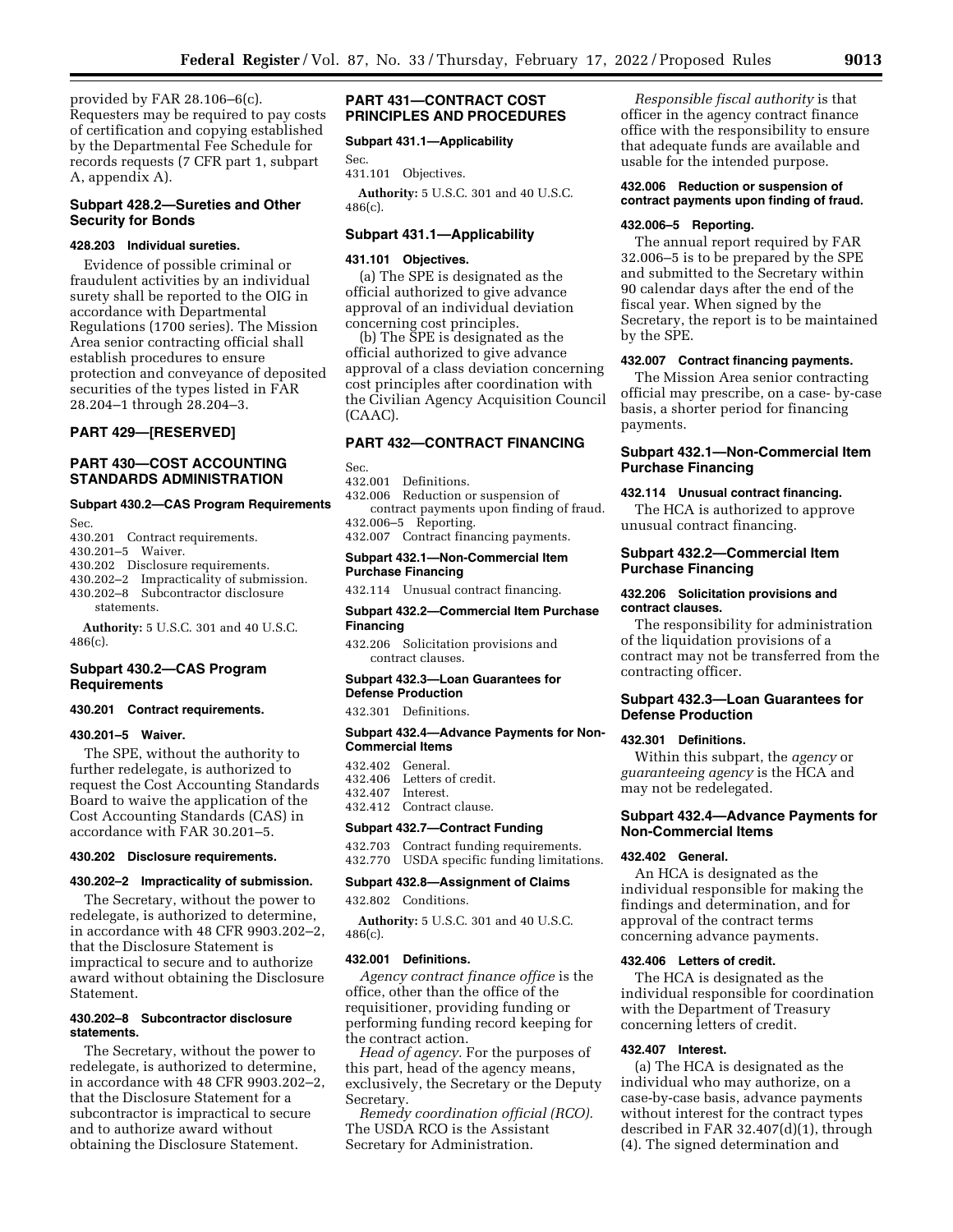findings supporting these authorizations shall be included in the contract files.

(b) The SPE is designated as the individual who may authorize advance payments without interest other than those described in paragraph (a) of this section.

## **432.412 Contract clause.**

The decision to use Alternates I or III to FAR 52.232–12 must be supported by a determination and finding.

## **Subpart 432.7—Contract Funding**

#### **432.703 Contract funding requirements.**

Use the clause AGAR 452.232–70, Limitation of Government's Obligation, in solicitations and resultant incrementally funded fixed-price contracts.

## **432.703–3 Contracts crossing fiscal years.**

Funds appropriated to USDA may be used for one-year contracts which are to be performed in two fiscal years so long as the total amount for such contracts is obligated in the year for which the funds are appropriated (7 U.S.C. 2209c).

## **432.770 USDA specific funding limitations.**

The expenditure of any USDA appropriation for any consulting service through any contract, pursuant to section 3109 of Title 5 of the U.S. Code shall be limited to those contracts where such expenditures are a matter of public record and available for public inspection, except where otherwise provided under existing law, or under existing Executive Order issued pursuant to existing law (7 U.S.C. 2225a).

## **Subpart 432.8—Assignment of Claims**

#### **432.802 Conditions.**

Written notices of assignment and a true copy of the assigned instrument are to be sent to the contracting officer rather than the agency head per FAR 32.802(e)(1). Other copies are distributed as directed in FAR 32.802.

## **PART 433—PROTESTS, DISPUTES AND APPEALS**

#### **Subpart 433.1—Protests**

Sec.

433.102 General.

#### **Subpart 433.2—Disputes and Appeals**

433.203 Applicability.

**Authority:** 5 U.S.C. 301 and 40 U.S.C. 486(c).

#### **Subpart 433.1—Protests**

## **433.102 General.**

The SPE is responsible for coordinating the processing of bid protests lodged with the Government Accountability Office (GAO).

## **Subpart 433.2—Disputes and Appeals**

#### **433.203 Applicability.**

The Assistant Secretary for Administration is authorized to determine the applicability of the Contract Disputes Act to contracts with foreign governments pursuant to FAR 33.203.

## **SUBCHAPTER F—SPECIAL CATEGORIES OF CONTRACTING**

## **PART 434—MAJOR SYSTEM ACQUISITION**

Sec.<br>434.001 Definition. 434.002 Policy. 434.003 Responsibilities.

434.005 General requirements.

434.005–6 Full production.

**Authority:** 5 U.S.C. 301 and 40 U.S.C. 486(c).

#### **434.001 Definition.**

Pursuant to OMB Circular No. A–11 (Circular A–11) and the definition at FAR 2.101, within USDA, a system shall be considered a *major system* if:

(a) The system has been identified as a Major IT Investment pursuant to USDA Departmental Regulation 3030– 008, Definition of Major Information Technology Investments,

(b) The total non-IT acquisition costs are estimated to be \$50 million or more, or

(c) The system, regardless of estimated acquisition or life cycle costs, has been specifically designated to be a major system by the USDA Acquisition Executive or by the Major Information Technology Systems Executive. The Assistant Secretary for Administration (ASA) is the USDA Acquisition Executive for major system acquisition other than acquisitions of information technology.

## **434.002 Policy.**

In addition to the policy guidance at FAR 34.002 and other parts of the FAR, the policies outlined in part 7 of Circular A–11 should serve as guidelines for all contracting activities in planning and developing systems, major or otherwise.

#### **434.003 Responsibilities.**

(a) The key executives of USDA (Secretary, Deputy Secretary, Under Secretaries and Assistant Secretaries) individually or as a group will participate in making four key decision in each major system acquisition process.

(1) Identification and definition of a specific mission need to be fulfilled, the relative priority assigned within the agency, and the general magnitude of resources that may be invested.

(2) Selection of competitive system design concepts to be advanced to a test/demonstration phase or authorization to proceed with the development of a noncompetitive (single concept) system.

(3) Commitment of a system to fullscale development and limited production.

(4) Commitment of a system to full production.

(b) The Chief Information Officer (CIO) is the Major Information Technology Systems Executive. For acquisitions of information technology, the CIO will ensure that Circular A–11 is implemented in USDA and that the management objectives of Circular A–11 are realized. The CIO is responsible for designating the program manager for each major information technology system acquisition, designating an acquisition to be a major information technology system acquisition, and approving the written charter and project control system for each major information technology system acquisition.

(c) The ASA will ensure that Circular A–11 is implemented in USDA and that the management objectives of Circular A–11 are realized. The ASA is responsible for designating the program manager for each major system non-IT acquisition, designating an acquisition to be a major system non-IT acquisition, and approving the written charter and project control system for each major system non-IT acquisition.

(d) The Mission Area senior contracting official must:

(1) Ensure compliance with the requirements of Circular A–11, FAR part 34, and AGAR part 434.

(2) Ensure that potential major system acquisitions are brought to the attention of the USDA Acquisition Executive or the Major Information Technology Systems Executive, as appropriate.

(3) Coordinate with Mission Area Program Managers (MASPMs) to recommend qualified candidates for designation as program managers for each major system acquisition within their jurisdiction.

(4) Coordinate with MASPMs to verify that program managers fulfill their responsibilities and discharge their duties.

(5) Cooperate with the ASA and Major Information Technology Systems Executive in implementing the requirements of Circular A–11.

(e) The program manager is responsible for planning and executing the major system acquisition, ensuring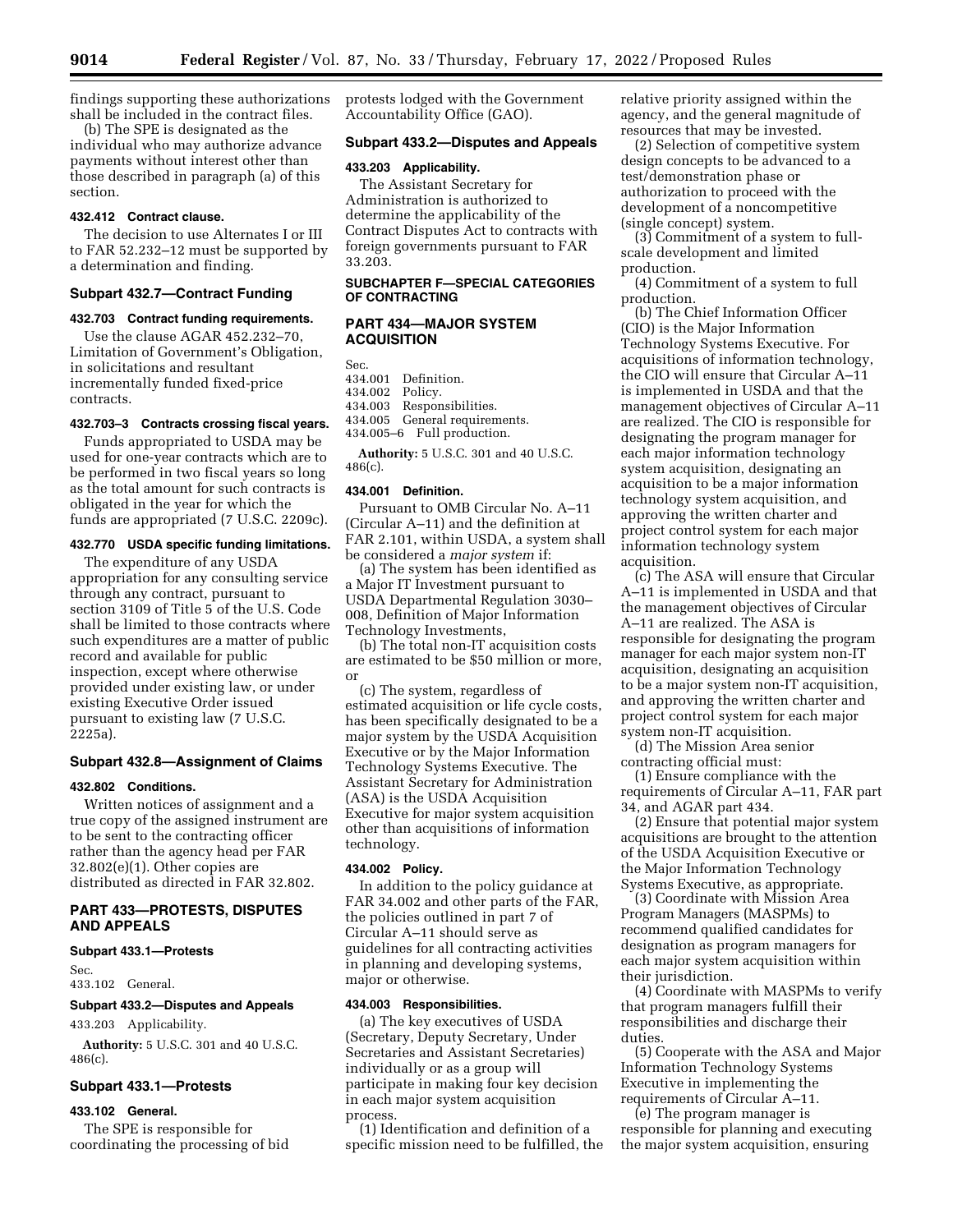appropriate coordination with the USDA Acquisition Executive, Major Information Technology Systems Executive, and other key USDA executives.

#### **434.005 General requirements.**

## **434.005–6 Full production.**

The Secretary or the Secretary's designee for the specific program is the agency head for the purposes of FAR 34.005–6.

## **PART 435—[RESERVED]**

## **PART 436—CONSTRUCTION AND ARCHITECT-ENGINEER CONTRACTS**

## **Subpart 436.2—Special Aspects of Contracting for Construction**

Sec.

- 436.205 Statutory cost limitations. 436.209 Construction contracts with architect-engineer firms.
- 436.213 Special procedures for sealed bidding in construction contracting. 436.213–2 Presolicitation notices.

#### **Subpart 436.5—Contract Clauses**

- 436.500 Scope of subpart.
- 436.570 Emergency response, fire suppression and liability.

#### **Subpart 436.6—Architect-Engineer Services**

- 436.602 Selection of firms for architectengineer contracts.
- 436.602–1 Selection criteria.
- 436.602–5 Short selection process for contracts not to exceed the simplified
- acquisition threshold. 436.603 Collecting data on and appraising firm's qualifications.
- 436.609 Contract clauses.
- 436.609–1 Design within funding
- limitations.

**Authority:** 5 U.S.C. 301 and 40 U.S.C. 486(c).

## **Subpart 436.2—Special Aspects of Contracting for Construction**

#### **436.205 Statutory cost limitations.**

(a) When it appears that funds may be insufficient for all the desired features of construction, the contracting officer may provide in the solicitation for a base bid item covering the work as specified and for one or more additive or deductive bid items which progressively add or omit specified features of the work in a stated order of priority.

(b) In the alternative, the contracting officer may use the policies and procedures found in FAR 17.2, Options.

#### **436.209 Construction contracts with architect-engineer firms.**

The HCA is authorized to approve a contract to construct a project, in whole or in part, to the firm that designed the

project (inclusive of its subsidiaries or affiliates).

## **436.213 Special procedures for sealed bidding in construction contracting.**

#### **436.213–2 Presolicitation notices.**

The authority to waive a presolicitation notice on any construction requirement when the proposed contract is expected to exceed the simplified acquisition threshold is restricted to the HCA.

#### **Subpart 436.5—Contract Clauses**

#### **436.500 Scope of subpart.**

This subpart prescribes clauses for insertion in USDA solicitations and contracts for construction and for dismantling, demolition, or removal of improvements or structures. The contracting officer shall use the clauses as prescribed in contracts that exceed the simplified acquisition threshold. The contracting officer may use the clauses if the contract amount is expected to be at or below the simplified acquisition threshold.

#### **436.570 Emergency response, fire suppression and liability.**

The contracting officer shall insert the clause at AGAR 452.236–70, Emergency Response, Fire Suppression and Liability, in Integrated Resource Service Contracts (IRSCs) awarded for the Forest Service. The clause AGAR 452.236–70, Emergency Response, Fire Suppression and Liability, is optional for non-IRSCs.

## **Subpart 436.6—Architect-Engineer Services**

#### **436.602 Selection of firms for architectengineer contracts.**

#### **436.602–1 Selection criteria.**

The Mission Area senior contracting official is authorized to approve the use of design competition under the conditions in FAR 36.602–1(b).

## **436.602–2 Evaluation boards.**

The Mission Area senior contracting official shall establish written procedures for providing permanent or ad hoc architect-engineer evaluation boards as prescribed in FAR 36.602–2.

#### **436.602–5 Short selection process for contracts not to exceed the simplified acquisition threshold.**

The Mission Area senior contracting official may include either or both procedures in FAR 36.602–5(a) and (b) in the procedures for evaluation boards.

## **436.603 Collecting data on and appraising firm's qualifications.**

Mission Area senior contracting officials for Mission Areas that require architect- engineer services shall establish procedures to comply with the requirements of FAR 36.603.

#### **436.609 Contract clauses.**

## **436.609–1 Design within funding limitations.**

(a) Should the HCA appoint a designee to make the determination in FAR  $36.609-1(c)(1)$ , the appointment may be to one no lower than the official authorized to commit program funds for the work being acquired.

(b) The contracting officer, with the advice of appropriate technical representatives, may make the determination in FAR 36.609–1(c)(2) or (3).

## **PART 437—SERVICE CONTRACTING**

#### **Subpart 437.1—Service Contracts—General**  Sec.

437.104 Personal services contracts.

## **Subpart 437.2—Advisory and Assistance Services**

437.204 Guidelines for determining availability of personnel.

**Authority:** 5 U.S.C. 301 and 40 U.S.C. 486(c).

## **Subpart 437.1—Service Contracts— General**

## **437.104 Personal services contracts.**

USDA has the following specific statutory authorities to contract for personal services:

(a) Section 706(a) of the Organic Act of 1944 (7 U.S.C. 2225) authorizes contracting with persons or organizations on a temporary basis, without regard to civil service compensation classification standards in 5 U.S.C., chapter 51 and subchapter III of chapter 53, Provided:

(1) That no expenditures shall be made unless specifically provided for in the applicable appropriation, and

(2) Expenditures do not exceed any limitations prescribed in the appropriation.

(b) Title 7 U.S.C., section 1627 authorizes the Secretary of Agriculture to contract with technically qualified persons, firms or organizations to perform research, inspection, classification, technical, or other special services, without regard to the civilservice laws, Provided: it is for a temporary basis and for a term not to exceed six months in any fiscal year.

## **Subpart 437.2—Advisory and Assistance Services**

#### **437.204 Guidelines for determining availability of personnel.**

The HCA is authorized to request the use of non-Government evaluators in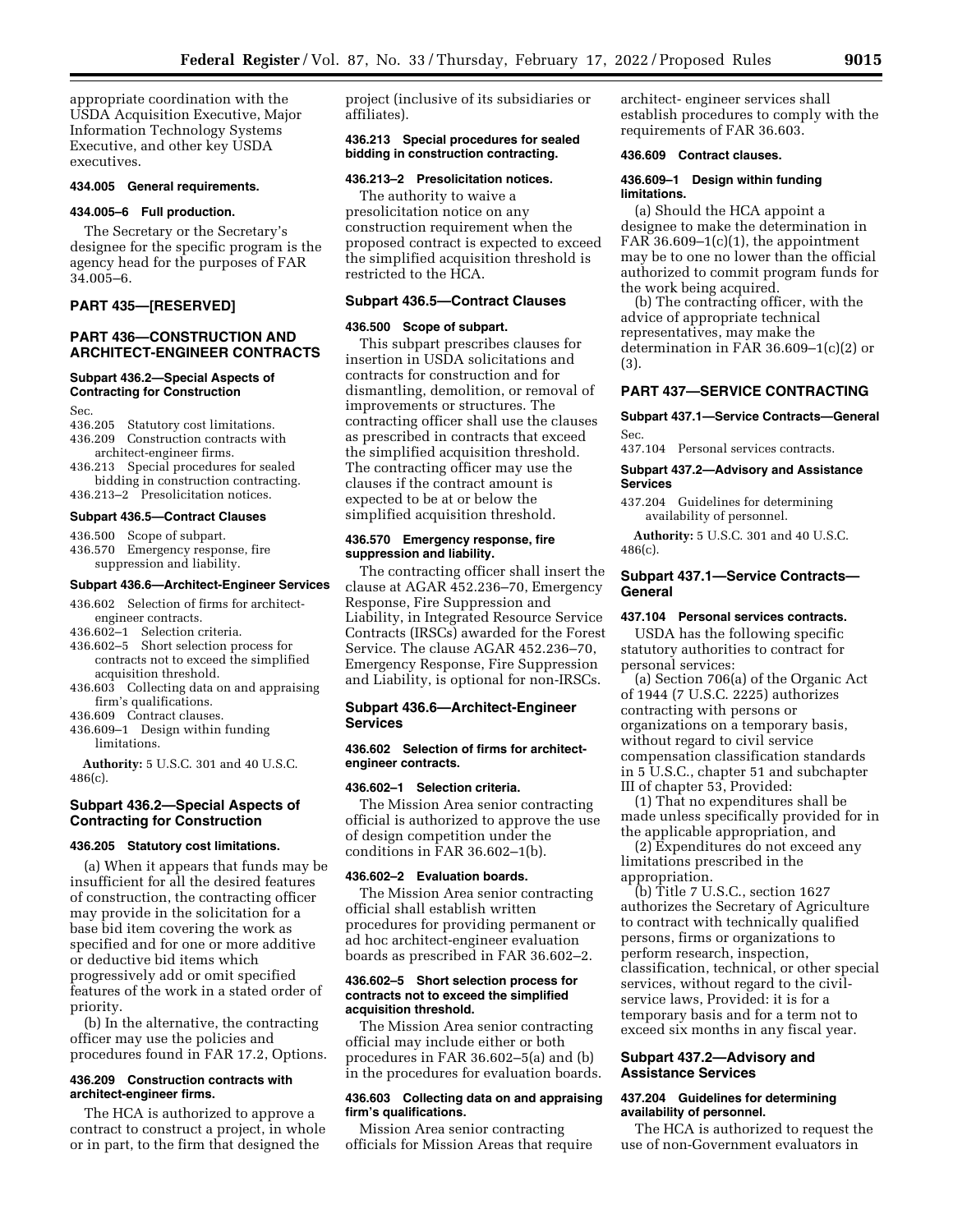proposal evaluations. Each decision shall be supported by a written determination in accordance with FAR 37.204.

## **PARTS 438 THROUGH 441— [RESERVED]**

**SUBCHAPTER G—CONTRACT MANAGEMENT** 

## **PARTS 442 THROUGH 444— [RESERVED]**

# **PART 445—GOVERNMENT PROPERTY**

## **Subpart 445.1—General**

Sec. 445.103 General.

## **Subpart 445.3—Authorizing the Use and Rental of Government Property**

445.301 Use and rental.

**Authority:** 5 U.S.C. 301 and 40 U.S.C. 486(c).

## **Subpart 445.1—General**

#### **445.103 General.**

The Mission Area senior contracting official is authorized to make determinations for charging rent on the basis of use under the Use and Charges clause in FAR 52.245–9 as prescribed in FAR 45.103(a)(5).

## **Subpart 445.3—Authorizing the Use and Rental of Government Property**

#### **445.301 Use and rental.**

(a) The Mission Area senior contracting official is authorized to make determinations for providing facilities to contractors as prescribed in FAR 45.301(f).

(b) Requests for non-Government use of plant equipment as prescribed in FAR 45.301 shall be submitted by the HCA to the SPE for approval.

## **PARTS 446 THROUGH 448— [RESERVED]**

## **PART 449—TERMINATION OF CONTRACTS**

## **Subpart 449.5—Contract Termination Clauses**

Sec.

449.501 General.

**Authority:** 5 U.S.C. 301 and 40 U.S.C. 486(c).

## **Subpart 449.5—Contract Termination Clauses**

#### **449.501 General.**

Use of special purpose termination clauses pursuant to the authority of FAR 49.501 shall be approved in advance by the HCA.

## **PART 450—EXTRAORDINARY CONTRACTUAL ACTIONS AND THE SAFETY ACT**

## **Subpart 450.1—Extraordinary Contractual Actions**

## Sec.<br>450.100 Definitions.

- 450.102 Delegation of and limitations on exercise of authority.
- 450.102–1 Delegation of authority.

**Authority:** 5 U.S.C. 301 and 40 U.S.C. 486(c).

#### **Subpart 450.1—Extraordinary Contractual Actions**

## **450.100 Definitions.**

*Approving authority,* as used in this part, means the Assistant Secretary for Administration.

*Secretarial level,* as used in this part means the Assistant Secretary for Administration.

## **450.102 Delegation of and limitations on exercise of authority.**

#### **450.102–1 Delegation of authority.**

The Assistant Secretary for Administration is authorized to approve all actions under FAR part 50 except indemnification actions listed in FAR 50.102–1(d), which must be approved by the Secretary, without power of redelegation.

## **PART 451—[RESERVED]**

## **SUBCHAPTER H—CLAUSES AND FORMS**

## **PART 452—SOLICITATION PROVISIONS AND CONTRACT CLAUSES**

## **Subpart 452.2—Texts of Provisions and Clauses**

Sec.

- 452.204–70 Modification for Contract Closeout
- 452.204–71 Personal Identity Verification of Contractor Employees.
- 452.222–70 Labor Law Violations. 452.222–71 Past Performance Labor Law
- Violations. 452.232–70 Limitation of Government's
- Obligation.
- 452.236–70 Emergency Response, Fire Suppression, and Liability.

**Authority:** 5 U.S.C. 301 and 40 U.S.C. 486(c).

## **Subpart 452.2—Texts of Provisions and Clauses**

## **452.204–70 Modification for Contract Closeout.**

As prescribed in AGAR 404.804, 413.302–5, and 416.102, insert the following clause:

#### **Modification for Contract Closeout (Month Year)**

Upon contract closeout for contracts utilizing anything other than cost reimbursement (*i.e.,* Simplified Acquisition Procedures (SAP), non-SAP, and/or not Firm Fixed Price): if unobligated funds in the amount of \$1000 or less remain on the contract, the Contracting Officer (CO) shall issue a unilateral modification for deobligation. The contractor will receive a copy of the modification but will not be required to provide a signature. The CO shall immediately proceed with contract closeout upon completion of the period of performance, receipt and acceptance of supplies or services, and final payment.

Upon contract closeout for contracts utilizing SAP: if unobligated funds of more than \$1000 remain on the contract, the CO shall issue a bilateral modification for deobligation. The contractor will receive a copy of the modification and will be required to provide a signature. (The CO may also request a ''Contractor Release of Claims'' be completed by the contractor, although not required for contracts and orders using SAP procedures.) If the bilateral modification and Release of Claims are not returned to the CO within *60* days, the CO shall release the modification as unilateral and proceed with contract closeout upon completion of the period of performance, receipt and acceptance of supplies or services, and final payment.

Upon contract closeout for contracts utilizing anything other than cost reimbursement (*i.e.,* non-SAP and/or not FFP): if unobligated funds of more than \$1000 remain on the contract, the CO shall issue a bilateral modification for deobligation. The contractor will receive a copy of the modification and a ''Contractor Release of Claims'' and will be required to provide a signature on both forms. If the bilateral modification and Release of Claims are not returned to the CO within *120* days, the CO shall release the modification as unilateral and proceed with contract closeout upon completion of the period of performance, receipt and acceptance of supplies or services, and final payment.

(End of Clause)

#### **452.204–71 Personal Identity Verification of Contractor Employees.**

As prescribed in AGAR 404.1303, insert the following clause:

#### **Personal Identity Verification of Contractor Employees (Month Year)**

(a) The contractor shall comply with the personal identity verification (PIV) policies and procedures established by the United States Department of Agriculture (USDA) Directives 4620–002 series.

(b) Should the USDA Directives 4620–002 require the exclusion of a contractor's employee, the contracting officer will notify the contractor in writing.

(c) The contractor must appoint a representative to manage compliance with the PIV policies established by the USDA Directives 4620–002 and to maintain a list of employees eligible for a USDA LincPass required for performance of the work.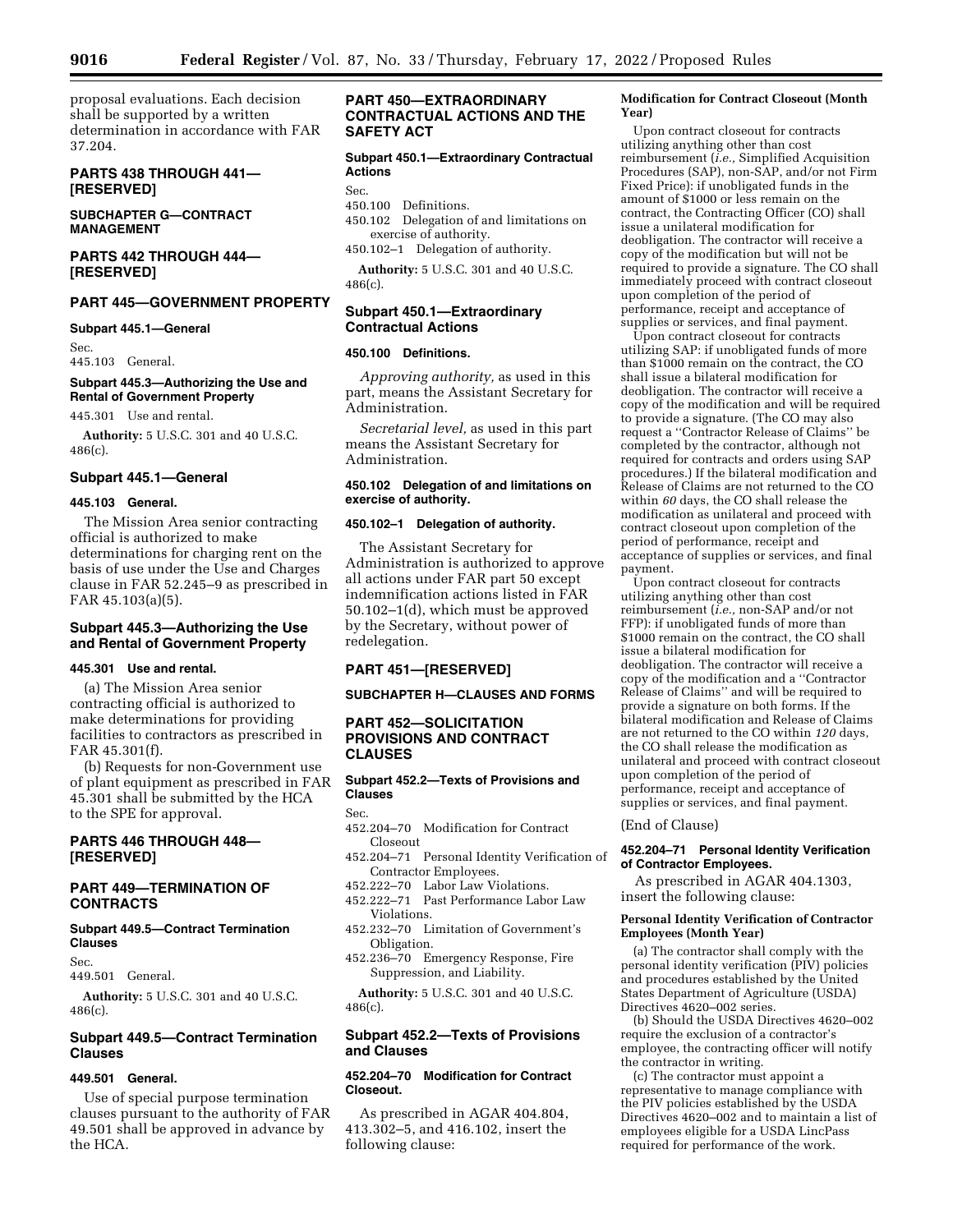(d) The responsibility of maintaining a sufficient workforce remains with the contractor. Contractor employees may be barred by the Government from performance of work should they be found ineligible or to have lost eligibility for a USDA LincPass. Failure to maintain a sufficient workforce of employees eligible for a USDA LincPass may be grounds for termination of the contract.

(e) The contractor shall insert this clause in all subcontracts when the subcontractor is required to have routine unaccompanied physical access to a Federally controlled facility and/or routine unaccompanied access to a Federally controlled information system.

(f) The PIV Sponsor for this contract is a designated program point of contact, which in most cases is the COR, unless otherwise specified in this contract. The PIV Sponsor will be available to receive contractor identity information from [hours and days to be added by CO] to [hours and days to be added by CO] at [office address for registration to be added by CO]. The Government will notify the contractor if there is a change in the PIV Sponsor, the office address, or the office hours for registration; however, it is the contractor's responsibility to meet all aspects of paragraphs (c), (d), and (e).

#### (End of Clause)

#### **452.222–70 Labor Law Violations.**

As prescribed in AGAR 422.7001, insert the following clause:

#### **Labor Law Violations (Month Year)**

In accepting this contract award, the contractor certifies that it is in compliance with all applicable labor laws and that, to the best of its knowledge, its subcontractors of any tier, and suppliers, are also in compliance with all applicable labor laws. The Department of Agriculture will vigorously pursue corrective action against the contractor and/or any tier subcontractor (or supplier) in the event of a violation of labor law(s) made in the provision of supplies and/or services under this or any other government contract. The contractor is responsible for promptly reporting to the contracting officer if and when adjudicated evidence of noncompliance occurs. The Department of Agriculture considers certification under this clause to be a certification for purposes of the False Claims Act. The Department will cooperate as appropriate regarding labor laws applicable to the contract which are enforced by other agencies. Applicable Labor Laws include:

(a) The Fair Labor Standards Act;

(b) The Occupational Safety and Health Act;

(c) The Migrant and Seasonal Agricultural Workers Protection Act;

- (d) The National Labor Relations Act;
- (e) The Davis-Bacon Act;
- (f) The Service Contract Act;
- (g) Executive Order 11246 (Equal
- Employment Opportunity);
- (h) Section 503 of the Rehabilitation Act of 1973;
- (i) The Vietnam Era Veterans'
- Readjustment Assistance Act;
- (j) The Family and Medical Leave Act;

(k) Title VII of the Civil Rights Act of 1964; (l) The Americans with Disabilities Act of 1990;

(m) The Age Discrimination in Employment Act of 1967;

(n) Executive Order 13658 of February 12, 2014 (Establishing a Minimum Wage for Contractors);

(o) Equivalent State laws, as defined by the Secretary of Labor in guidance.

(p) Executive Order 13627 (Strengthening Protections Against Trafficking in Persons in Federal Contracts)

The contractor and any subcontractors shall incorporate into lower tier subcontracts a requirement that the information described above be provided to the contractor.

#### (End of clause)

#### **452.222–71 Past Performance Labor Law Violations.**

As prescribed in AGAR 422.7002, insert the following clause:

#### **Past Performance Labor Law Violations (Month Year)**

In submitting this offer, the offeror (prospective contractor) certifies to the best of the offeror's knowledge and belief, that they, and any subcontractor at any tier, are in compliance with all previously required corrective actions for adjudicated labor law violations (see applicable labor laws in 452.222–70).

Prior to receiving an award, a contractor shall provide a list of the specific violations of the legal requirements listed above, if any, and be given an opportunity to disclose any steps taken to correct the violations of, or improve compliance with, such legal requirements. The contracting officer in coordination with their Mission Area senior contracting official will consider any information provided and determine whether a contractor is a responsible source that has a satisfactory record of integrity and business ethics. The contracting officer shall ensure that contractors update the information provided every 6 months and that they require their subcontractors to update them on the aforementioned information every 6 months.

The contractor and any subcontractors shall incorporate into lower-tier subcontracts a requirement that the information described above be provided to the contractor.

#### (End of Clause)

#### **452.232–70 Limitation of Government's Obligation.**

As prescribed in AGAR 432.703, insert the following clause:

#### **Limitation of Government's Obligation (Month Year)**

(a) Contract line item(s) listed below is/are incrementally funded. For this/these item(s), the sum of \$ [Contracting Officer insert after negotiations] of the total price is presently available for payment and allotted to this contract. An allotment schedule is set forth in paragraph (j) below.

#### *Line Item Price Currently Allotted Funding Funds Required for Complete Funding*

(b) For item(s) identified in paragraph (a) as not fully funded, the Contractor agrees to perform up to the point at which the total amount payable by the Government, including reimbursement of costs in the event of termination of those item(s) for the Government's convenience, approximates the total amount currently allotted to the contract. The Contractor is not authorized to continue work on those item(s) beyond that point. The Government will not be obligated in any event to reimburse the Contractor more than the amount allotted to the contract for those item(s) regardless of anything to the contrary in the clause entitled ''Termination for Convenience of the Government''. The total amount payable by the Government in the event of termination of applicable contract line item(s) for convenience includes costs, profit, and estimated termination settlement costs for those item(s).

(c) Notwithstanding the dates specified in the allotment schedule in paragraph (j), the Contractor will notify the contracting officer in writing at least [30, 60, or 90, as appropriate] days prior to the date when, in the Contractor's best judgment, the work will reach the point at which the total amount payable by the Government, including any cost for termination for convenience, will approximate 85 percent of the total amount currently allotted to the contract for performance of the applicable item(s). The notification will state (1) the estimated date when that point will be reached and (2) an estimate of additional funding, if any, needed to continue performance of applicable line items up to the next scheduled date for allotment of funds identified in paragraph (j), or to a mutually agreed upon substitute date. The notification will also advise the contracting officer of the estimated amount of additional funds that will be required for the timely performance of the item(s) funded, for a subsequent period as may be specified in the allotment schedule in paragraph (j) or otherwise agreed to by the parties. If after such notification additional funds are not allotted by the date identified in the Contractor's notification, or by an agreed substitute date, the contracting officer will terminate any item(s) for which additional funds have not been allotted, pursuant to the clause of this contract entitled ''Termination for Convenience of the Government''.

(d) When additional funds are allotted for continued performance of the contract line item(s) identified in paragraph (a) above, the parties will agree as to the period of contract performance which will be covered by the funds. The provisions of paragraphs (b) through (d) will apply similarly to the additional allotted funds and agreed substitute date, and the contract will be modified accordingly.

(e) If, solely by reason of failure of the Government to allot additional funds, by the dates indicated below, in amounts sufficient for timely performance of the contract line item(s) identified in paragraph (a), the Contractor incurs additional costs or is delayed in the performance of the work under this contract and if additional funds are allotted, an equitable adjustment will be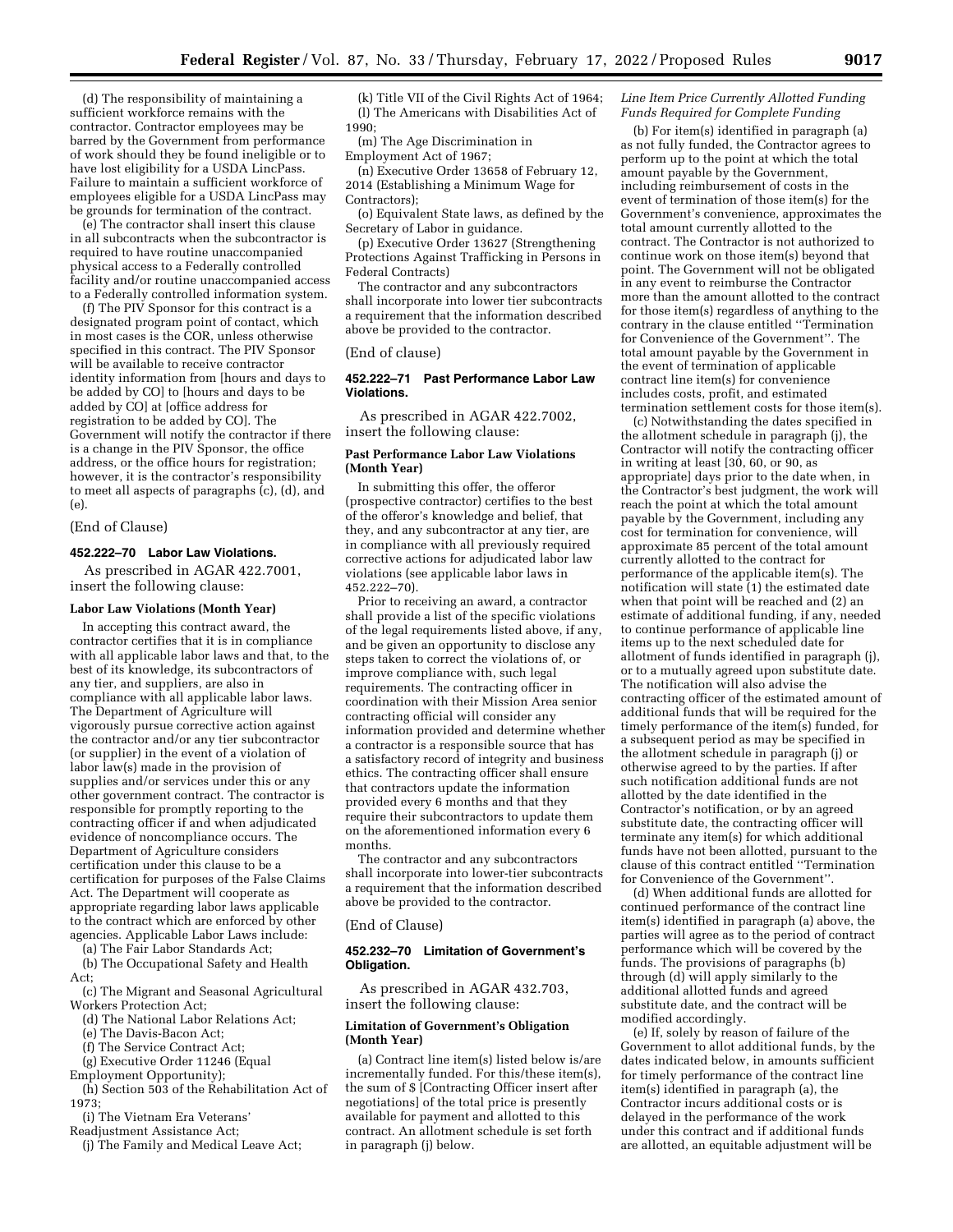made in the price or prices (including appropriate target, billing, and ceiling prices where applicable) of the item(s), or in the time of delivery, or both. Failure to agree to any such equitable adjustment hereunder will be a dispute concerning a question of fact within the meaning of the clause entitled ''Disputes.''

(f) The Government may at any time prior to termination allot additional funds for the performance of the contract line item(s) identified in paragraph (a) above.

(g) The termination provisions do not limit the rights of the Government under the clauses entitled ''Default'' and ''Termination for Cause''. The provisions are limited to the work and allotment of funds for the contract line item(s) set forth in paragraph (a) above. These terms no longer apply once the contract is fully funded except with regard to the rights or obligations of the parties concerning equitable adjustments negotiated under paragraphs (e) and (f) above.

(h) Nothing herein affects the right of the Government to terminate this contract pursuant to the clause of this contract entitled ''Termination for Convenience of the Government''.

(i) Nothing herein shall be construed as authorization of voluntary services whose acceptance is otherwise prohibited under 31 U.S.C. 1342.

(j) The parties agree that the Government will allot funds to this contract in accordance with the following schedule:

| -SS |
|-----|
|     |
|     |

## (End of Clause)

#### **452.236–70 Emergency Response, Fire Suppression, and Liability.**

As prescribed in AGAR 436.570, the following clause shall be used in Forest Service Integrated Resource Service Contracts (IRSCs), and is optional for non-IRSCs:

#### **Emergency Response, Fire Suppression and Liability (Month Year)**

(a) *Contractor's Responsibility for Responding to Emergencies.* When directed by the contracting officer, the Contractor shall allow the Government to temporarily use employees and equipment from the work site for emergency work (anticipated to be restricted to firefighting). This is considered to be within the general scope of the contract. An equitable adjustment for the temporary use of employees and equipment will be made under the CHANGES clause, FAR 52.243–4.

(b) *Contractor's Responsibility for Fire Fighting.* The Contractor, under the provisions of FAR 52.236–9, Protection of Existing Vegetation, Structures, Equipment, Utilities, and Improvements, shall immediately extinguish all fires on the work site other than those fires in use as a part of the work. The Contractor may be held liable for all damages and for all costs incurred by the Government for labor, subsistence, equipment, supplies, and transportation deemed necessary to control or suppress a

fire set or caused by the Contractor or the Contractor's agents, subcontractors, or employees subject to the fire classifications listed in subsection (c).

(c) *Fire Suppression Costs.* The Contractor's obligations for cost of fire suppression vary according to three classifications of fires as follows:

(1) *Operations Fire.* An ''operations fire'' is a fire caused by the Contractor's operations other than a negligent fire. The Contractor agrees to reimburse the Forest Service for such cost for each operations fire, subject to a maximum dollar amount of [Contracting Officer insert amount]. The cost of the Contractor's actions, supplies, and equipment expended or used on suppressing any such fire, or otherwise provided at the request of Forest Service, shall be credited toward such maximum. If the Contractor's actual cost exceeds the contractor's maximum obligation stated above, the Forest Service shall reimburse the contractor for the excess.

(2) *Negligent Fire.* A ''negligent fire'' is a fire caused by the negligence or fault of the Contractor's operations including, but not limited to, one caused by smoking by persons engaged in the Contractor's operations during the course of their employment, or during rest or lunch periods; or if the Contractor's failure to comply with requirements under this contract results in a fire starting or permits a fire to spread. Damages and the cost of suppressing negligent fires shall be borne by the Contractor.

(3) *Other Fires on Contract Area.* The Forest Service shall pay the Contractor, at firefighting rates common in the area or at prior agreed rates, for equipment or personnel furnished by the Contractor at the request of the Forest Service, on any fire on the contract area other than an operations fire or a negligent fire.

(d) *Contractor's Responsibility for Notification in Case of Fire.* The Contractor shall immediately notify the Government of any fires sighted on or in the vicinity of the work site.

(e) *Performance by the Contractor.* Where the Contractor's employees, agents, contractors, subcontractors, or their employees or agents perform the Contractor's operations in connection with fire responsibilities, the Contractor's obligations shall be the same as if performance was by the Contractor.

(f) *State Law.* The Contractor shall not be relieved by the terms of this contract of any liability to the United States for fire suppression costs recovered in an action based on State law, except for such costs resulting from operations fires. Amounts due to the Contractor for firefighting expenditures on operations fires shall not be withheld pending settlement of any such claim or action based on State law.

(End of Clause)

## **PARTS 453 THROUGH 469— [RESERVED]**

## **SUBCHAPTER I—FOOD ASSISTANCE PROGRAMS**

## **PART 470—COMMODITY ACQUISITIONS**

- Sec.<br>470.000 470.000 Scope of part.
- Definitions.
- 470.102 Policy.
- 470.103 United States origin of agricultural products.
- 470.201 Acquisition of commodities and freight shipment for Foreign Agricultural Service (FAS) programs.
- 470.202 Acquisition of commodities for United States Agency for International Development (USAID) programs.
- 470.203 Cargo preference.

**Authority:** 5 U.S.C. 301 and 40 U.S.C. 486(c).

#### **470.000 Scope of part.**

This part sets forth the policies, procedures and requirements governing the procurement of agricultural commodities by the Department of Agriculture for use:

(a) Under child nutrition programs such as the National School Lunch Program, The Emergency Food Assistance Program, Commodity Supplemental Food Program, Food Distribution Program on Indian Reservations, and any other domestic food assistance program.

(b) Under Title II of the Food for Peace Act (7 U.S.C. 1721 *et seq.*), the Food for Progress Act of 1985, the McGovern-Dole International Food for Education and Child Nutrition Program, and any other international food assistance program.

#### **470.101 Definitions.**

The following definitions are applicable to this subpart:

*Commingled product* means grains, oilseeds, rice, pulses, other similar commodities and the products of such commodities, when such commodity or product is normally stored on a commingled basis in such a manner that the commodity or product produced in the United States cannot be readily distinguished from a commodity or product not produced in the United States.

*Foreign Agriculture Service (FAS)*  means such agency located within the Department of Agriculture.

*Free alongside ship (f.a.s.) (\* \* named port of shipment)* means a term of sale where the seller fulfills its obligation to deliver when the goods have been placed alongside the vessel on the quay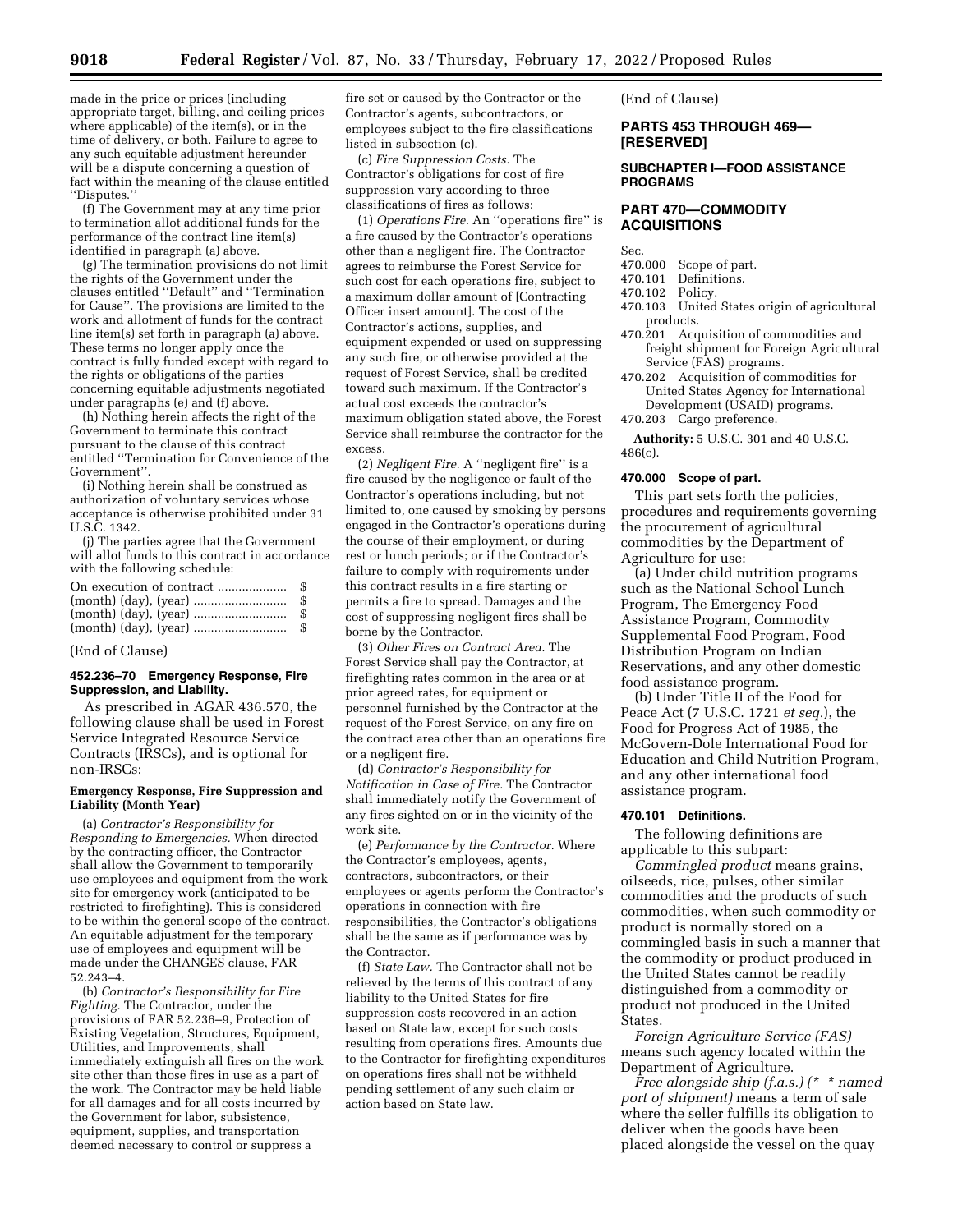or in lighters at the named port of shipment. The buyer bears all costs and risks of loss of or damage to the goods from that moment.

*Grantee organization* means an organization which will receive commodities from the United States Agency for International Development under Title II of the Food for Peace Act (7 U.S.C. 1721 *et seq.*) or from the Foreign Agricultural Service under the Food for Progress Act of 1985; the McGovern-Dole International Food for Education and Child Nutrition Program; and any other international food assistance program.

*Ingredient* means spices, vitamins, micronutrients, desiccants, and preservatives when added to an agricultural commodity product.

*Last contract lay day* means the last day specified in an ocean freight contract by which the carriage of goods must start for contract performance.

*Lowest landed cost* means with respect to an agricultural product acquired under this part, the lowest aggregate cost for the acquisition of such product and the shipment of such product to a foreign destination.

*Multi-port or multi-trip voyage charter*  means the charter of an ocean carrier in which the carrier will stop at two or more ports to discharge cargo.

## **470.102 Policy.**

(a) *Policy.* USDA follows the policies and procedures set forth in the FAR as supplemented by the AGAR, in the procurement of agricultural commodities and products of agricultural commodities that are used in domestic and international food assistance and nutrition programs.

(b) *Electronic submission.* To the maximum extent possible, the use of electronic submission of solicitationrelated documents shall be used with respect to the acquisition of agricultural commodities and related freight. However, to the extent that a solicitation allows for the submission in paper or hard copy format in addition to information in an electronic format and there is a discrepancy in such submissions, the information submitted in paper or hard copy format shall prevail unless the electronic submission states that a specific existing written term is superseded by the electronic submission.

(c) *Freight.* With respect to the acquisition of freight for the shipment of agricultural commodities and products of agricultural commodities, the provisions of the FAR, including part 47, shall be utilized as applicable and various types of services to be obtained may include multi-trip voyage charters.

#### **470.103 United States origin of agricultural products.**

(a) *Products for use in international food assistance programs.* As provided by 7 U.S.C. 1732(2) and 1736o–1(a) commodities and the products of agricultural commodities acquired for use in international feeding and development programs shall be products of United States origin. A product shall not be considered to be a product of the United States if it contains any ingredient that is not produced in the United States if that ingredient is:

(1) Produced in the United States; and (2) Commercially available in the United States at fair and reasonable prices from domestic sources.

(b) *Products for use in domestic food assistance programs.* Commodities and the products of agricultural commodities acquired by USDA for use in domestic food assistance programs shall be a product of the United States, except as may otherwise be required by law, and shall be considered to be such a product if it is grown, processed, and otherwise prepared for sale or distribution exclusively in the United States except with respect to ingredients as defined above. Ingredients from nondomestic sources will be allowed to be utilized as a United States product if such ingredients are not otherwise:

(1) Produced in the United States; and (2) Commercially available in the United States at fair and reasonable prices from domestic sources.

(c) *Commingled product.* (1) Except as provided in paragraph (c)(2) of this section, a commingled product shall be considered to be a product of the United States if the offeror can establish that the offeror has in inventory at the time the contract for the commodity or product is awarded to the offeror, or obtains during the contract performance period specified in the solicitation, or a combination thereof, a sufficient quantity of the commodity or product that was produced in the United States to fulfill the contract being awarded, and all unfulfilled contracts that the offeror entered into to provide such commingled product to the United States.

(2) To the extent USDA has determined a commodity is one that is generally commingled but is also one which can be readily stored on an identity preserved basis with respect to its country of origin, USDA may require that the commodity procured shall be of 100 percent United States origin.

(d) *Product derived from animals.*  With respect to the procurement of products derived from animals, the solicitation will set forth any specific requirement that is applicable to the country in which the animal was bred, raised, slaughtered or further processed.

#### **470.201 Acquisition of commodities and freight shipment for Foreign Agricultural Service (FAS) programs.**

(a) Lowest landed cost and delivery considerations.

(1) Except as provided in paragraphs (a)(3) and (4) of this section, in contracts for FAS for commodities and related freight shipment for delivery to foreign destinations, the contracting officer shall consider the lowest landed cost of delivering the commodity to the intended destination. This lowest landed cost determination will be calculated on the basis of rates and service for that portion of the commodities being purchased that is determined is necessary and practicable to meet cargo preference requirements and on an overall (foreign and U.S. flag) basis for the remaining portion of the commodities being procured and the additional factors set forth in this section. Accordingly, the solicitations issued with respect to a commodity procurement, or a related freight procurement will specify that in the event an offer submitted by a party is the lowest offered price, the contracting officer reserves the right to reject such offer if the acceptance of another offer for the commodity or related freight, when combined with other offers for commodities or related freight, results in a lower landed cost.

(2) USDA may contact any port prior to award to determine the port's cargo handling capabilities, including the adequacy of the port to receive, accumulate, handle, store, and protect the cargo. Factors considered in this determination may include, but not be limited to: The adequacy of building structures, proper ventilation, freedom from insects and rodents, cleanliness, and overall good housekeeping and warehousing practices. USDA may consider the use of another coastal range or port if a situation exists at a port that may adversely affect the ability of USDA to have the commodity delivered in a safe and timely manner. Such situations include:

(i) A port is congested;

(ii) Port facilities are overloaded;

(iii) A vessel would not be able to dock and load cargo without delay;

(iv) Labor disputes or lack of labor may prohibit the loading of the cargo onboard a vessel in a timely manner; or

(v) Other similar situation that may adversely affect the ability of USDA to have the commodity delivered in a timely manner.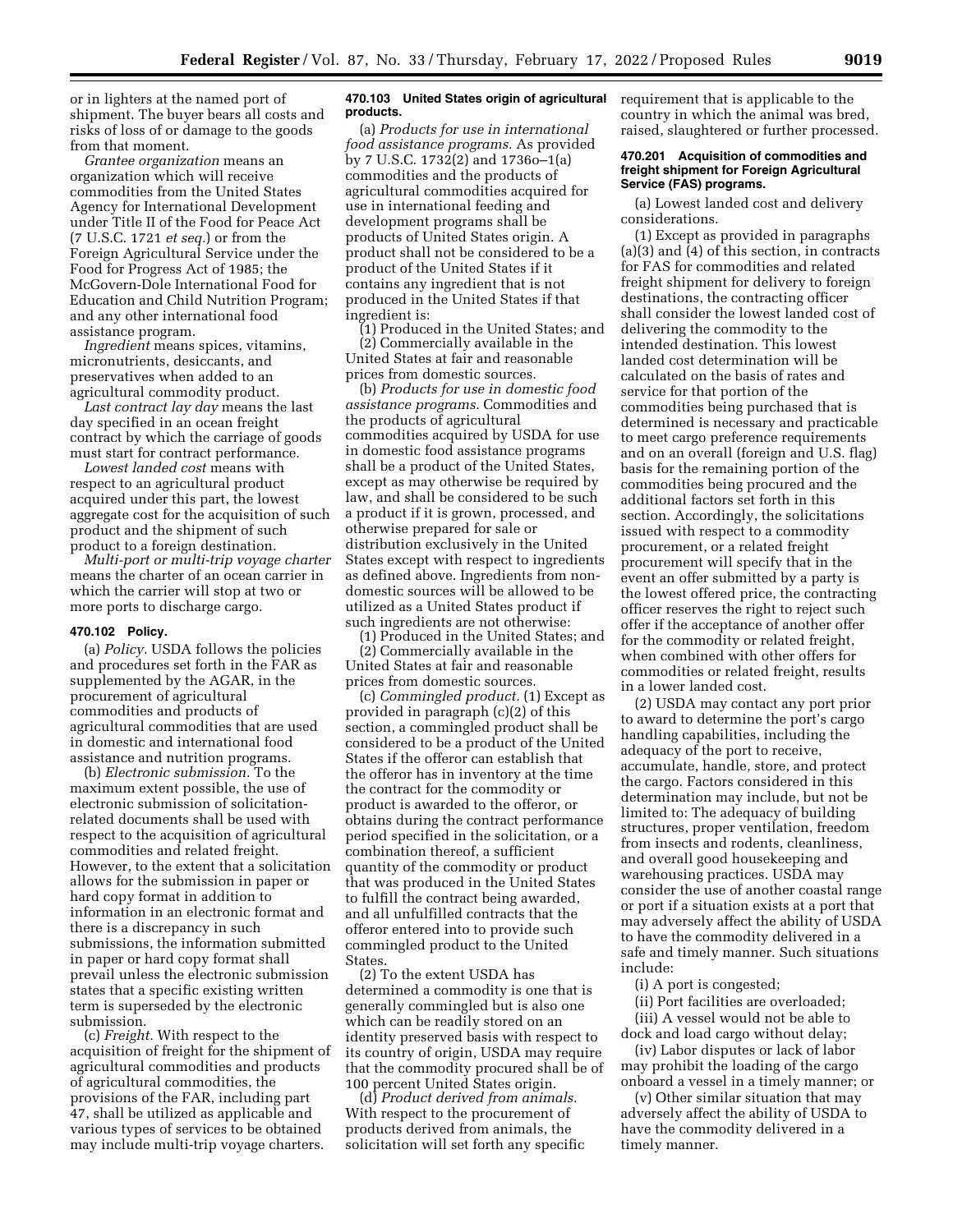(3) Use of other than lowest landed cost. In order to ensure that commodities are delivered in a timely fashion to foreign destinations and without damage, the contracting officer may award an acquisition without regard to the lowest land cost process set forth in paragraph (a)(1) of this section if:

(i) The solicitation specifies that the lowest land cost process will not be followed in the completion of the contract; or

(ii) After issuance of the solicitation, it is determined that:

(A) Internal strife at the foreign destination or urgent humanitarian conditions threatens the lives of persons at the foreign destination;

(B) A specific port's cargo handling capabilities (including the adequacy of the port to receive, accumulate, handle, store, and protect commodities) and other similar factors may adversely affect the delivery of such commodities through damage or untimely delivery. Such similar factors include, but are not limited to: Port congestion; overloaded facilities at the port; vessels not being able to dock and load cargo without delay due to conditions at the port; labor disputes or lack of labor may prohibit the loading of the cargo onboard a vessel in a timely manner; and the existence of inadequate or unsanitary warehouse and other supporting facilities;

(C) The total transit time of a carrier, as it relates to a final delivery date at the foreign destination may impair the timely delivery of the commodity;

(D) Other similar situations arise that materially affect the administration of the program for which the commodity or freight is being procured; or

(E) The contracting officer determines that extenuating circumstances preclude awards on the basis of lowest-landed cost, or that efficiency and cost-savings justify use of types of ocean service that would not involve an analysis of freight. However, in all such cases, commodities would be transported in compliance with cargo preference requirements. Other types of services may include, but are not limited to, multi-trip voyage charters, indefinite delivery/indefinite quantity (IDIQ), delivery cost and freight (C & F), delivery cost insurance and freight (CIF), and indexed ocean freight costs.

(4) If the contracting officer determines that action may be appropriate under paragraph (a)(3) of this section, prior to the acceptance of any applicable offer, the contracting officer will provide to the Head of Contracting Activity or Designee a written request to obtain commodities

and freight in a manner other than on a lowest landed cost basis consistent with title 48 of the CFR. This request shall include a statement of the reasons for not using lowest landed cost basis. The HCA, or the designee one level above the contracting officer, may either accept or reject this request and shall document this determination.

(b) *Multiple offers or delivery points.*  If more than one offer for the sale of commodities is received or more than one delivery point has been designated in such offers, in order to achieve a combination of a freight rate and commodity award that produces the lowest landed cost for the delivery of the commodity to the foreign destination, the contracting officer shall evaluate offers submitted on a delivery point by delivery point basis; however, consideration shall be given to prioritized ocean transport service in determining lowest landed cost.

(c) *Freight shipping and rates.* (1) In determining the lowest-landed cost, USDA shall use the freight rates offered in response to solicitations issued by USDA or, if applicable, the grantee organization.

(2) Freight rates offered must be submitted as specified in the solicitation issued by USDA or, if applicable, the grantee organization. Any such solicitation issued by a grantee organization must contain the following elements:

(i) If directed by USDA, include a closing time for the receipt of written freight offers and state that late written freight offers will not be considered;

(ii) Provide that freight offers are required to have a canceling date no later than the last contract lay day specified in the solicitation;

(iii) Provide the same deadline for receipt of written freight offers from both U.S. flag vessel and non-U.S. flag vessels; and

(iv) Be received and opened prior to any related offer for acquisition of commodities to be shipped.

(3) USDA may require organizations that will receive commodities from USDA to submit information relating to the capacity of a U.S. port, or, if applicable, a terminal, prior to the acquisition of such commodities or freight.

(d) *Freight rate notification.* If USDA is not the party procuring freight with respect to a shipment of an agricultural commodity for delivery to a foreign destination, the organization that will receive commodities from USDA, or its shipping agent, shall be notified by USDA of the vessel freight rate used in determining the commodity contract award and the organization will be

responsible for finalizing the charter or booking contract with the vessel representing the freight rate.

#### **470.202 Acquisition of commodities for United States Agency for International Development (USAID) programs.**

(a) *Lowest landed cost and delivery considerations.* (1) Except as provided in paragraphs (a)(3) and (e)(2) of this section, with respect to the acquisition of agricultural commodities for delivery to foreign destinations and related freight to transport such commodities under Title II of Public Law 83–480, contracts will be entered into in a manner that will result in the lowest landed cost of such commodity delivery to the intended destination. This lowest landed cost determination shall be calculated on the basis of rates and service for that portion of the commodities being purchased that is determined is necessary and practicable to meet cargo preference requirements and on an overall (foreign and U.S. flag) basis for the remaining portion of the commodities being procured and the additional factors set forth in this section. Accordingly, the solicitations issued with respect to a commodity procurement, or a freight procurement will specify that in the event an offer submitted by a party is the lowest offered price, the contracting officer reserves the right to reject such offer if the acceptance of another offer for the commodity or freight, when combined with other offers for commodities or freight, results in a lower landed cost.

(2) USDA may contact any port prior to award to determine the port's cargo handling capabilities, including the adequacy of the port to receive, accumulate, handle, store, and protect the cargo. Factors which will be considered in this determination will include, but not be limited to, the adequacy of building structures, proper ventilation, freedom from insects and rodents, cleanliness, and overall good housekeeping and warehousing practices. USDA may consider the use of another coastal range or port if a situation exists at a port that may adversely affect the ability of USDA to have the commodity delivered in a safe and/or timely manner. Such situations include:

(i) A port is congested;

(ii) Port facilities are overloaded; (iii) A vessel would not be able to dock and load cargo without delay;

(iv) Labor disputes or lack of labor may prohibit the loading of the cargo onboard a vessel in a timely manner; or

(v) Other similar situation that may adversely affect the ability of the